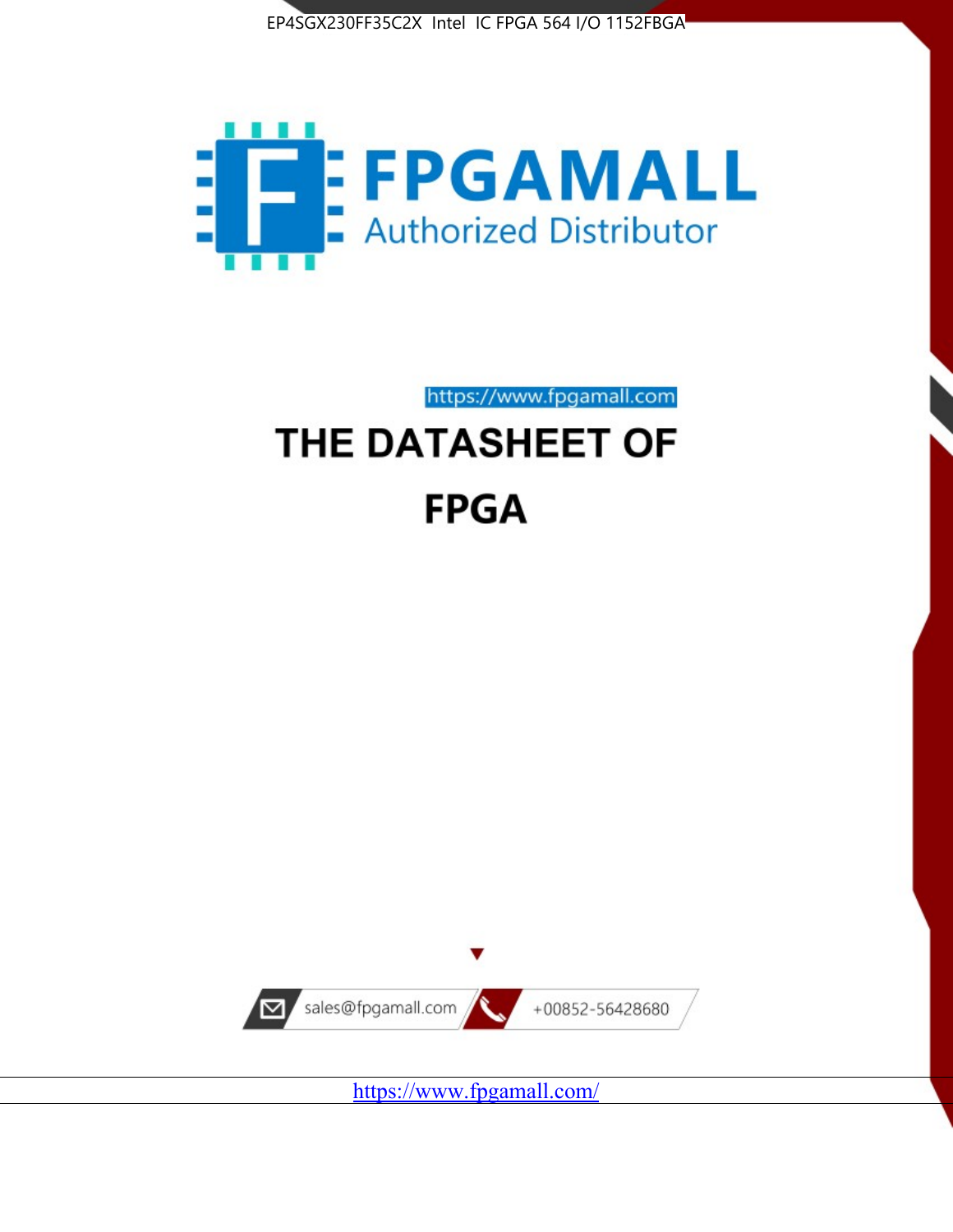EP4SGX230FF35C2X Intel IC FPGA 564 I/O 1152FBGA



**SIV51001-3.5**

Altera® Stratix® IV FPGAs deliver a breakthrough level of system bandwidth and power efficiency for high-end applications, allowing you to innovate without compromise. Stratix IV FPGAs are based on the Taiwan Semiconductor Manufacturing Company (TSMC) 40-nm process technology and surpass all other high-end FPGAs, with the highest logic density, most transceivers, and lowest power requirements.

The Stratix IV device family contains three optimized variants to meet different application requirements:

- Stratix IV E (Enhanced) FPGAs—up to 813,050 logic elements (LEs), 33,294 kilobits (Kb) RAM, and 1,288 18 x 18 bit multipliers
- Stratix IV GX transceiver FPGAs—up to 531,200 LEs, 27,376 Kb RAM, 1,288 18 x 18-bit multipliers, and 48 full-duplex clock data recovery (CDR)-based transceivers at up to 8.5 Gbps
- Stratix IV GT—up to 531,200 LEs, 27,376 Kb RAM, 1,288 18 x 18-bit multipliers, and 48 full-duplex CDR-based transceivers at up to 11.3 Gbps

The complete Altera high-end solution includes the lowest risk, lowest total cost path to volume using HardCopy® IV ASICs for all the family variants, a comprehensive portfolio of application solutions customized for end-markets, and the industry leading Quartus® II software to increase productivity and performance.

f For information about upcoming Stratix IV device features, refer to the *[Upcoming](http://www.altera.com/literature/hb/stratix-iv/uf01001.pdf?GSA_pos=2&WT.oss_r=1&WT.oss=upcoming)  [Stratix IV Device Features](http://www.altera.com/literature/hb/stratix-iv/uf01001.pdf?GSA_pos=2&WT.oss_r=1&WT.oss=upcoming)* document.

f For information about changes to the currently published *Stratix IV Device Handbook*, refer to the *[Addendum to the Stratix IV Device Handbook](http://www.altera.com/literature/hb/stratix-iv/stx4_siv54002.pdf)* chapter.

This chapter contains the following sections:

- "Feature Summary" on page 1–2
- "Architecture Features" on page 1–6
- "Integrated Software Platform" on page 1–19
- "Ordering Information" on page 1–19

@2016 Altera Corporation. All rights reserved. ALTERA, ARRIA, CYCLONE, HARDCOPY, MAX, MEGACORE, NIOS, QUARTUS and STRATIX words and logos are trademarks of Altera Corporation and registered in the U.S. Patent and Trademark



Stratix IV Device Handbook Volume 1 January 2016

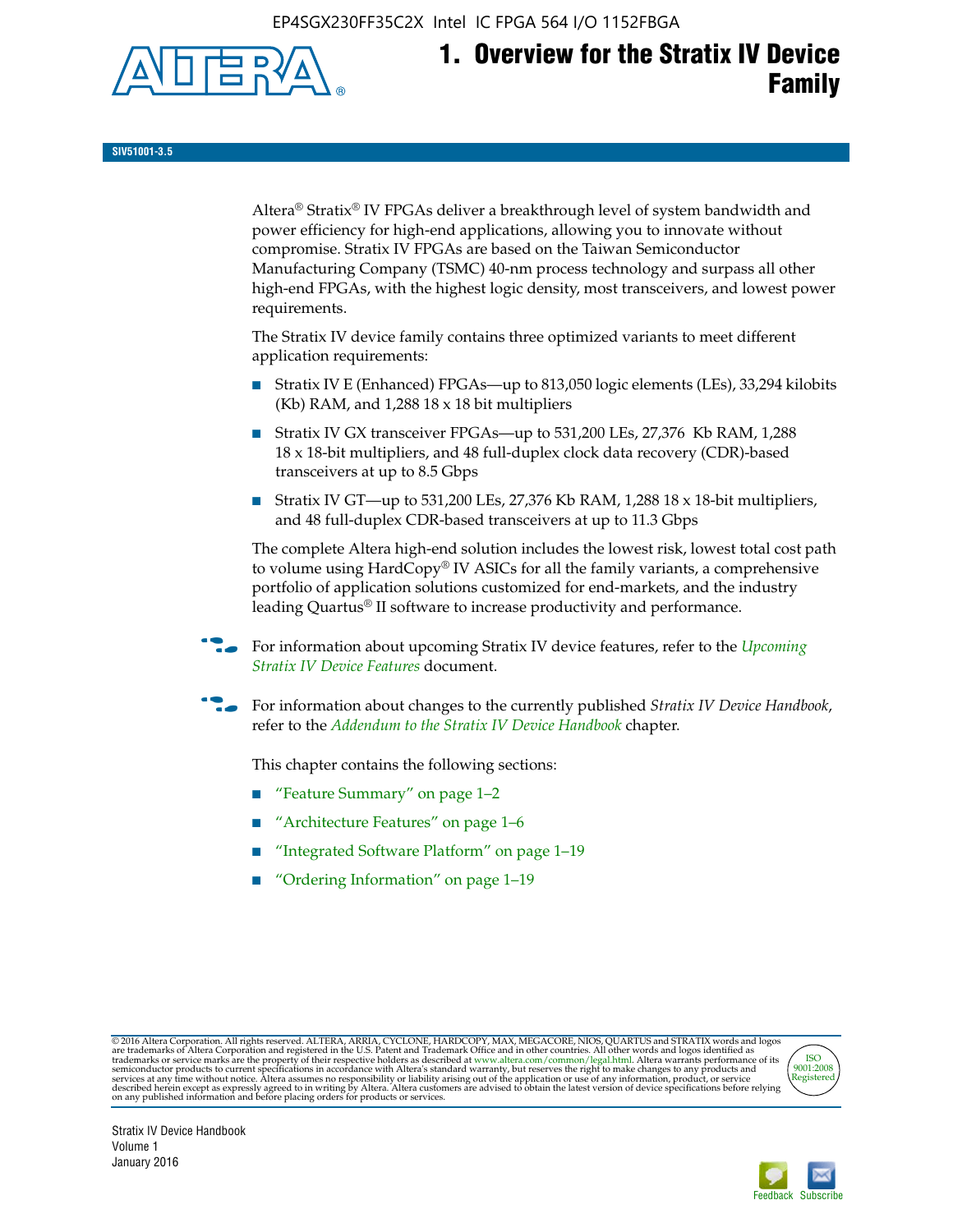# **Feature Summary**

The following list summarizes the Stratix IV device family features:

- Up to 48 full-duplex CDR-based transceivers in Stratix IV GX and GT devices supporting data rates up to 8.5 Gbps and 11.3 Gbps, respectively
- Dedicated circuitry to support physical layer functionality for popular serial protocols, such as PCI Express (PCIe) (PIPE) Gen1 and Gen2, Gbps Ethernet (GbE), Serial RapidIO, SONET/SDH, XAUI/HiGig, (OIF) CEI-6G, SD/HD/3G-SDI, Fibre Channel, SFI-5, and Interlaken
- Complete PCIe protocol solution with embedded PCIe hard IP blocks that implement PHY-MAC layer, Data Link layer, and Transaction layer functionality

**For more information, refer to the** *[IP Compiler for PCI Express User Guide](http://www.altera.com/literature/ug/ug_pci_express.pdf)***.** 

- Programmable transmitter pre-emphasis and receiver equalization circuitry to compensate for frequency-dependent losses in the physical medium
- Typical physical medium attachment (PMA) power consumption of 100 mW at 3.125 Gbps and 135 mW at 6.375 Gbps per channel
- 72,600 to 813,050 equivalent LEs per device
- 7,370 to 33,294 Kb of enhanced TriMatrix memory consisting of three RAM block sizes to implement true dual-port memory and FIFO buffers
- High-speed digital signal processing (DSP) blocks configurable as 9 x 9-bit,  $12 \times 12$ -bit,  $18 \times 18$ -bit, and  $36 \times 36$ -bit full-precision multipliers at up to 600 MHz
- Up to 16 global clocks (GCLK), 88 regional clocks (RCLK), and 132 periphery clocks (PCLK) per device
- Programmable power technology that minimizes power while maximizing device performance
- Up to 1,120 user I/O pins arranged in 24 modular I/O banks that support a wide range of single-ended and differential I/O standards
- Support for high-speed external memory interfaces including DDR, DDR2, DDR3 SDRAM, RLDRAM II, QDR II, and QDR II+ SRAM on up to 24 modular I/O banks
- High-speed LVDS I/O support with serializer/deserializer (SERDES), dynamic phase alignment (DPA), and soft-CDR circuitry at data rates up to 1.6 Gbps
- Support for source-synchronous bus standards, including SGMII, GbE, SPI-4 Phase 2 (POS-PHY Level 4), SFI-4.1, XSBI, UTOPIA IV, NPSI, and CSIX-L1
- Pinouts for Stratix IV E devices designed to allow migration of designs from Stratix III to Stratix IV E with minimal PCB impact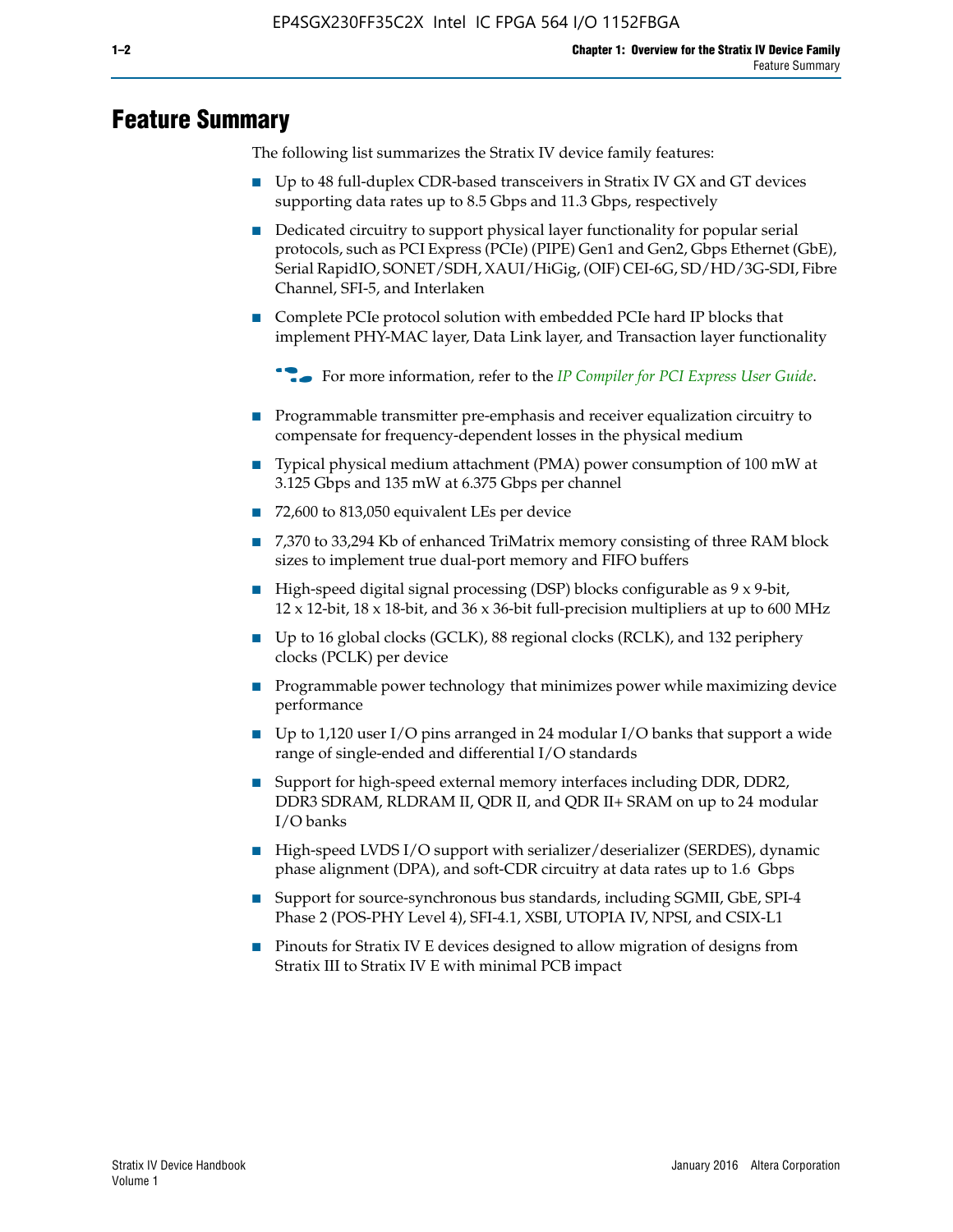# **Stratix IV GX Devices**

Stratix IV GX devices provide up to 48 full-duplex CDR-based transceiver channels per device:

- Thirty-two out of the 48 transceiver channels have dedicated physical coding sublayer (PCS) and physical medium attachment (PMA) circuitry and support data rates between 600 Mbps and 8.5 Gbps
- The remaining 16 transceiver channels have dedicated PMA-only circuitry and support data rates between 600 Mbps and 6.5 Gbps
- **1 The actual number of transceiver channels per device varies with device selection. For** more information about the exact transceiver count in each device, refer to Table 1–1 on page 1–11.
- 1 For more information about transceiver architecture, refer to the *[Transceiver](http://www.altera.com/literature/hb/stratix-iv/stx4_siv52001.pdf)  [Architecture in Stratix IV Devices](http://www.altera.com/literature/hb/stratix-iv/stx4_siv52001.pdf)* chapter.

Figure 1–1 shows a high-level Stratix IV GX chip view.

#### **Figure 1–1. Stratix IV GX Chip View** *(1)*



#### **Note to Figure 1–1:**

(1) Resource counts vary with device selection, package selection, or both.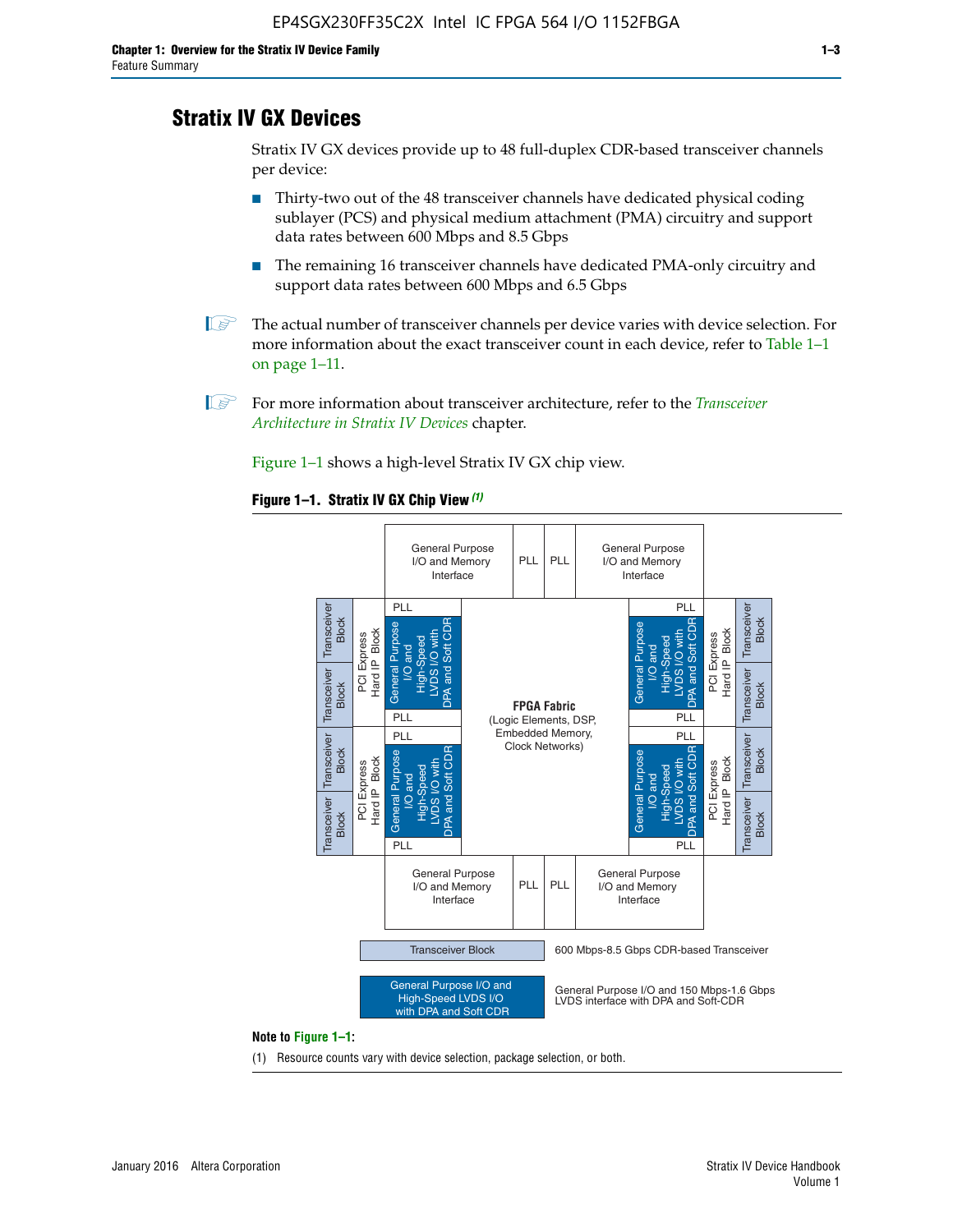# **Stratix IV E Device**

Stratix IV E devices provide an excellent solution for applications that do not require high-speed CDR-based transceivers, but are logic, user I/O, or memory intensive.

Figure 1–2 shows a high-level Stratix IV E chip view.





#### **Note to Figure 1–2:**

(1) Resource counts vary with device selection, package selection, or both.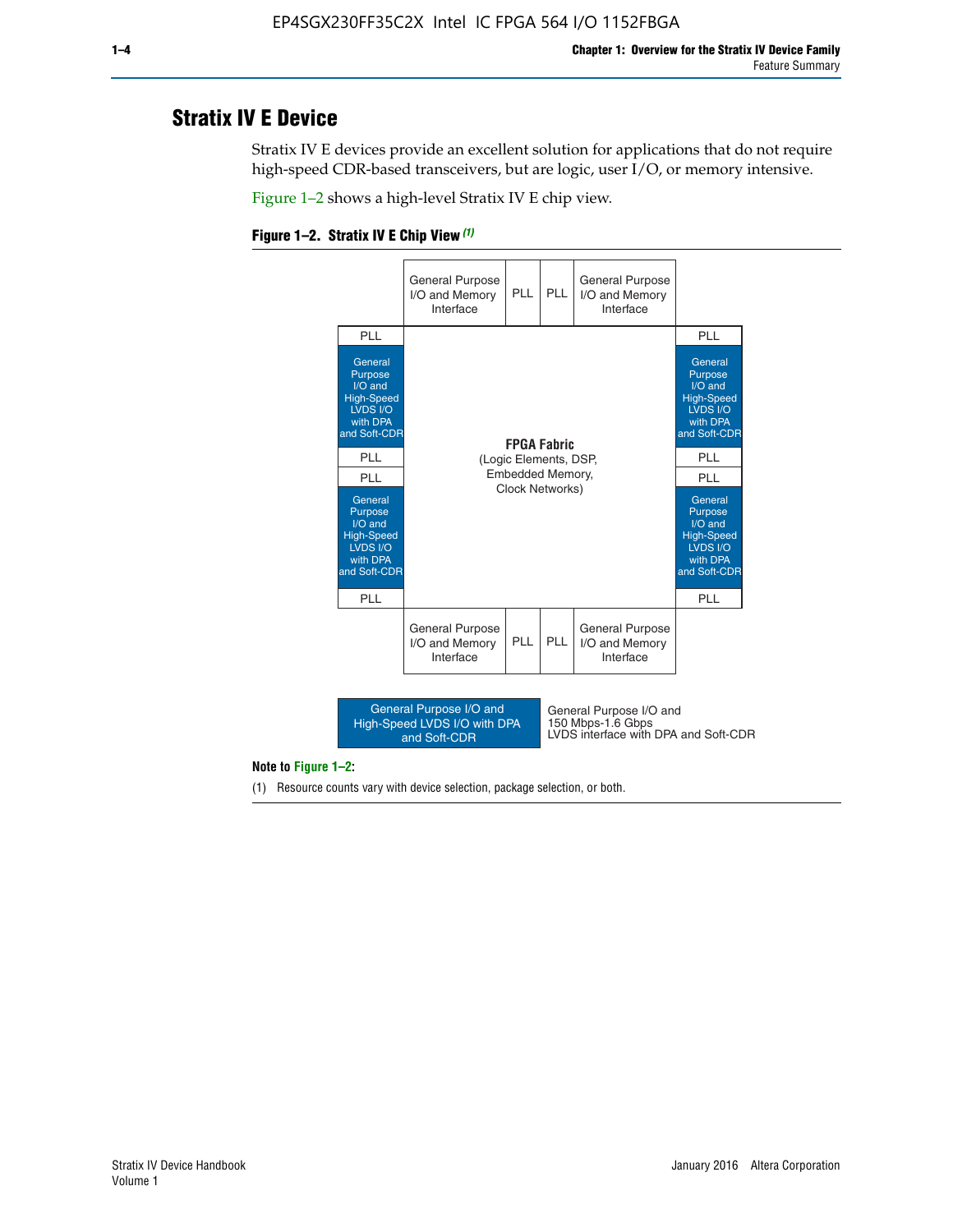# **Stratix IV GT Devices**

Stratix IV GT devices provide up to 48 CDR-based transceiver channels per device:

- Thirty-two out of the 48 transceiver channels have dedicated PCS and PMA circuitry and support data rates between 600 Mbps and 11.3 Gbps
- The remaining 16 transceiver channels have dedicated PMA-only circuitry and support data rates between 600 Mbps and 6.5 Gbps
- **1** The actual number of transceiver channels per device varies with device selection. For more information about the exact transceiver count in each device, refer to Table 1–7 on page 1–16.
- $\mathbb{I}$  For more information about Stratix IV GT devices and transceiver architecture, refer to the *[Transceiver Architecture in Stratix IV Devices](http://www.altera.com/literature/hb/stratix-iv/stx4_siv52001.pdf)* chapter.

Figure 1–3 shows a high-level Stratix IV GT chip view.

#### **Figure 1–3. Stratix IV GT Chip View** *(1)*



(1) Resource counts vary with device selection, package selection, or both.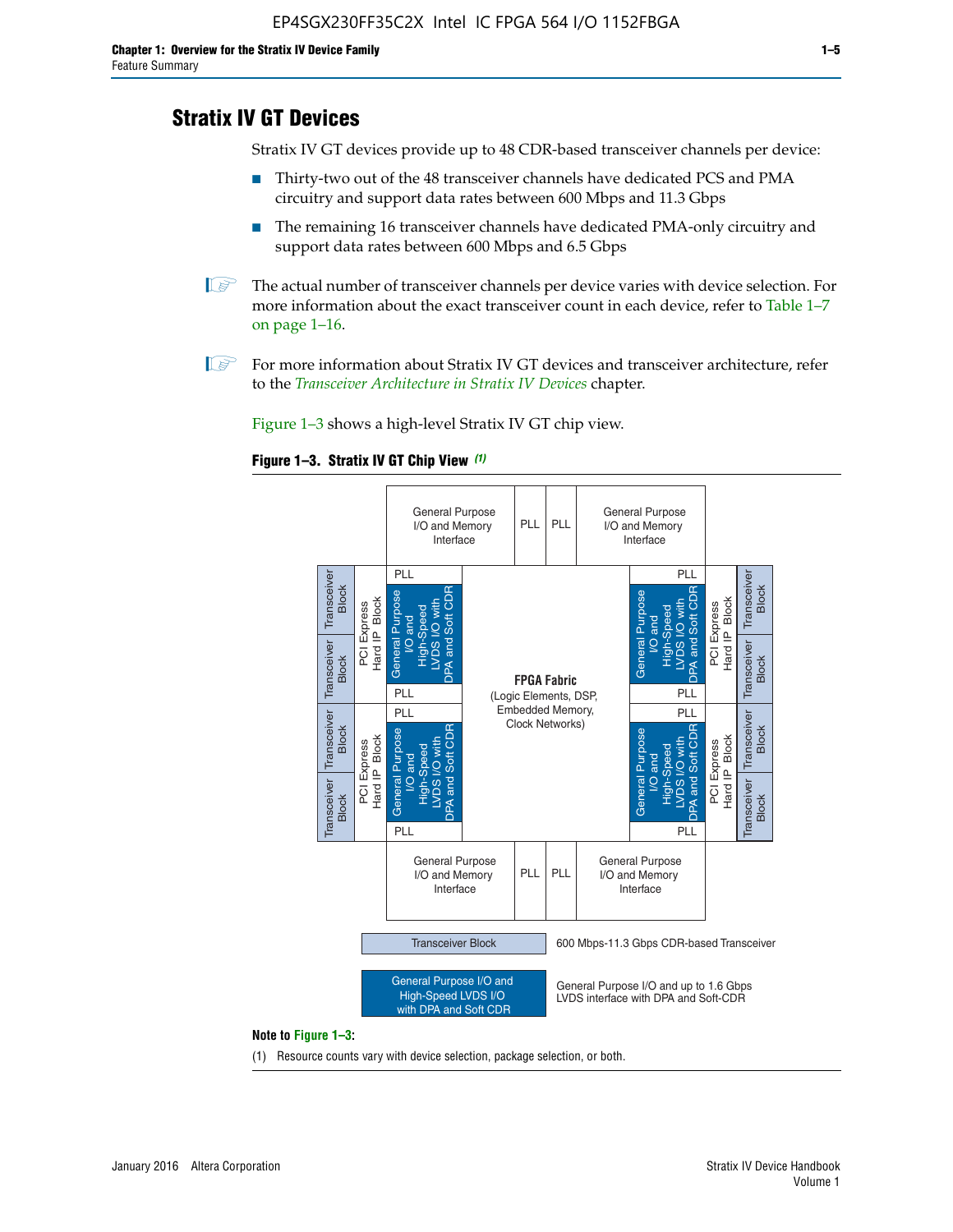# **Architecture Features**

The Stratix IV device family features are divided into high-speed transceiver features and FPGA fabric and I/O features.

 $\mathbb{I}$  The high-speed transceiver features apply only to Stratix IV GX and Stratix IV GT devices.

# **High-Speed Transceiver Features**

The following sections describe high-speed transceiver features for Stratix IV GX and GT devices.

## **Highest Aggregate Data Bandwidth**

Up to 48 full-duplex transceiver channels supporting data rates up to 8.5 Gbps in Stratix IV GX devices and up to 11.3 Gbps in Stratix IV GT devices.

## **Wide Range of Protocol Support**

Physical layer support for the following serial protocols:

- Stratix IV GX—PCIe Gen1 and Gen2, GbE, Serial RapidIO, SONET/SDH, XAUI/HiGig, (OIF) CEI-6G, SD/HD/3G-SDI, Fibre Channel, SFI-5, GPON, SAS/SATA, HyperTransport 1.0 and 3.0, and Interlaken
- Stratix IV GT—40G/100G Ethernet, SFI-S, Interlaken, SFI-5.1, Serial RapidIO, SONET/SDH, XAUI/HiGig, (OIF) CEI-6G, 3G-SDI, and Fibre Channel
- Extremely flexible and easy-to-configure transceiver data path to implement proprietary protocols
- PCIe Support
	- Complete PCIe Gen1 and Gen2 protocol stack solution compliant to PCI Express base specification 2.0 that includes PHY-MAC, Data Link, and transaction layer circuitry embedded in PCI Express hard IP blocks
	- **For more information, refer to the [PCI Express Compiler User Guide](http://www.altera.com/literature/ug/ug_pci_express.pdf).**
	- Root complex and end-point applications
	- $x1, x4,$  and  $x8$  lane configurations
	- PIPE 2.0-compliant interface
	- Embedded circuitry to switch between Gen1 and Gen2 data rates
	- Built-in circuitry for electrical idle generation and detection, receiver detect, power state transitions, lane reversal, and polarity inversion
	- 8B/10B encoder and decoder, receiver synchronization state machine, and ± 300 parts per million (ppm) clock compensation circuitry
	- Transaction layer support for up to two virtual channels (VCs)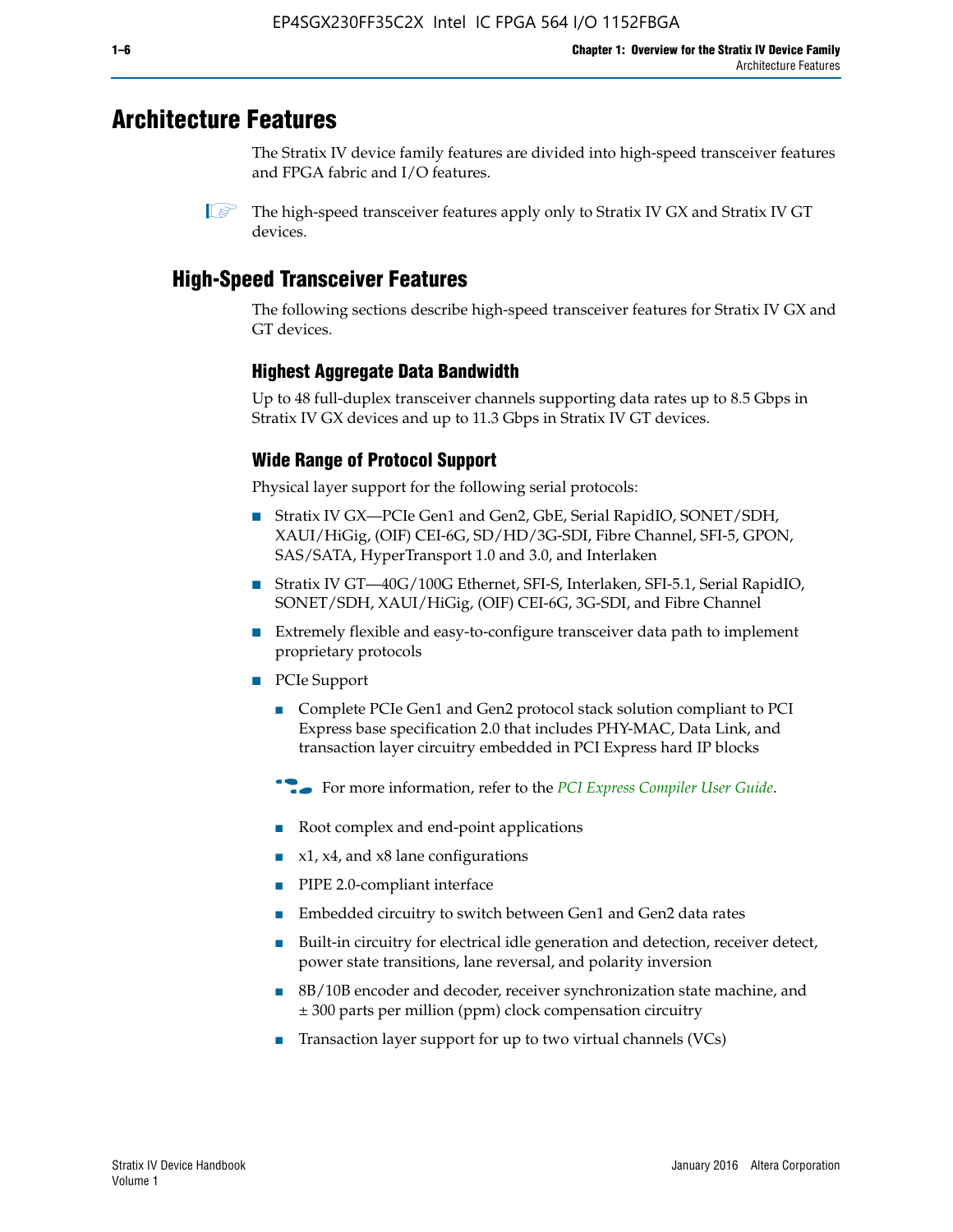- XAUI/HiGig Support
	- Compliant to IEEE802.3ae specification
	- **■** Embedded state machine circuitry to convert XGMII idle code groups  $(|11|)$ to and from idle ordered sets  $(|A|, |K|, |R|)$  at the transmitter and receiver, respectively
	- 8B/10B encoder and decoder, receiver synchronization state machine, lane deskew, and  $\pm$  100 ppm clock compensation circuitry
- GbE Support
	- Compliant to IEEE802.3-2005 specification
	- Automatic idle ordered set  $(111/112/1)$  generation at the transmitter, depending on the current running disparity
	- 8B/10B encoder and decoder, receiver synchronization state machine, and ± 100 ppm clock compensation circuitry
- Support for other protocol features such as MSB-to-LSB transmission in SONET/SDH configuration and spread-spectrum clocking in PCIe configurations

#### **Diagnostic Features**

- Serial loopback from the transmitter serializer to the receiver CDR for transceiver PCS and PMA diagnostics
- Reverse serial loopback pre- and post-CDR to transmitter buffer for physical link diagnostics
- Loopback master and slave capability in PCI Express hard IP blocks
- **For more information, refer to the** *[PCI Express Compiler User Guide](http://www.altera.com/literature/ug/ug_pci_express.pdf)***.**

#### **Signal Integrity**

Stratix IV devices simplify the challenge of signal integrity through a number of chip, package, and board-level enhancements to enable efficient high-speed data transfer into and out of the device. These enhancements include:

- Programmable 3-tap transmitter pre-emphasis with up to 8,192 pre-emphasis levels to compensate for pre-cursor and post-cursor inter-symbol interference (ISI)
- Up to 900% boost capability on the first pre-emphasis post-tap
- User-controlled and adaptive 4-stage receiver equalization with up to 16 dB of high-frequency gain
- On-die power supply regulators for transmitter and receiver phase-locked loop (PLL) charge pump and voltage controlled oscillator (VCO) for superior noise immunity
- On-package and on-chip power supply decoupling to satisfy transient current requirements at higher frequencies, thereby reducing the need for on-board decoupling capacitors
- Calibration circuitry for transmitter and receiver on-chip termination (OCT) resistors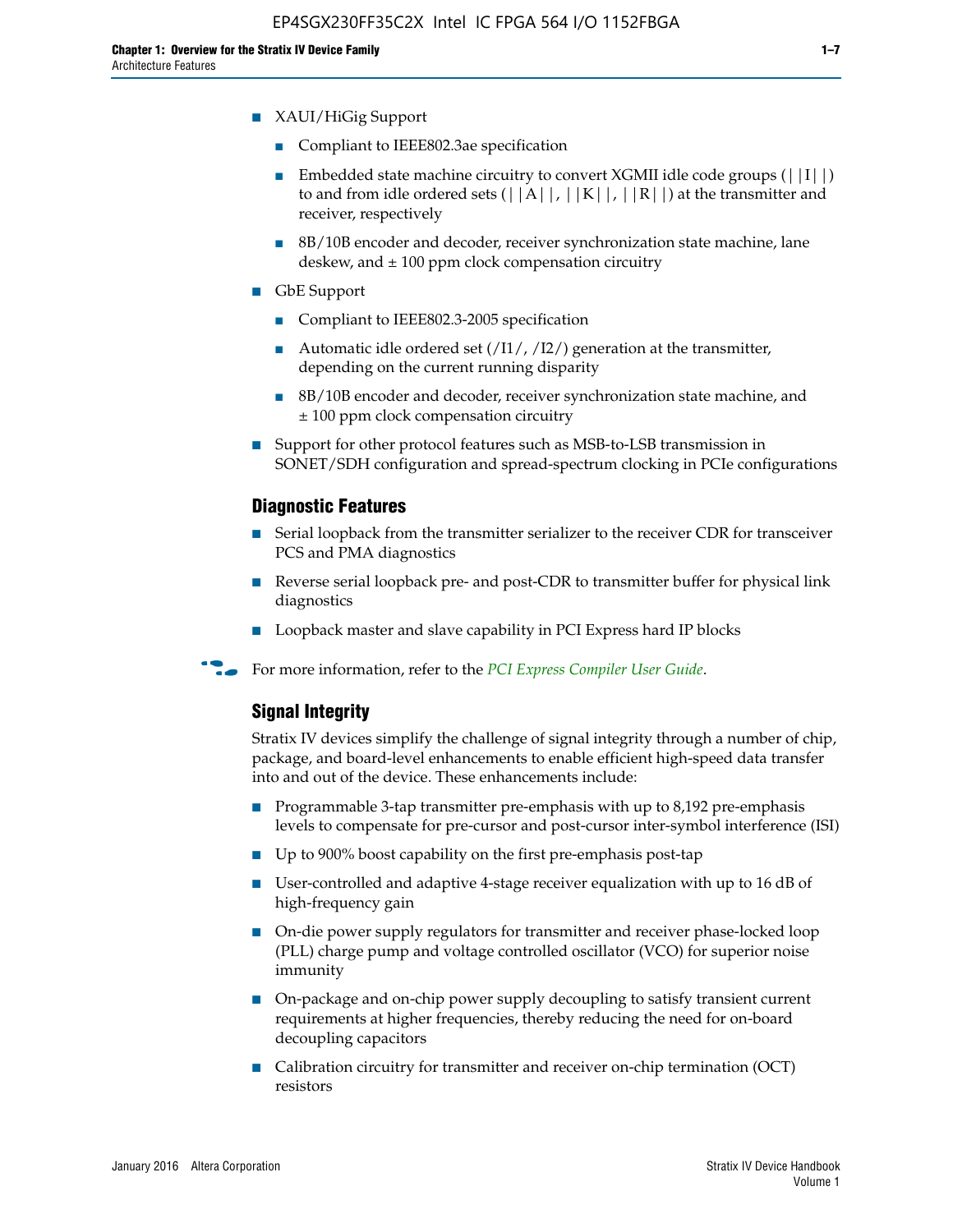# **FPGA Fabric and I/O Features**

The following sections describe the Stratix IV FPGA fabric and I/O features.

## **Device Core Features**

- Up to 531,200 LEs in Stratix IV GX and GT devices and up to 813,050 LEs in Stratix IV E devices, efficiently packed in unique and innovative adaptive logic modules (ALMs)
- Ten ALMs per logic array block (LAB) deliver faster performance, improved logic utilization, and optimized routing
- Programmable power technology, including a variety of process, circuit, and architecture optimizations and innovations
- Programmable power technology available to select power-driven compilation options for reduced static power consumption

#### **Embedded Memory**

- TriMatrix embedded memory architecture provides three different memory block sizes to efficiently address the needs of diversified FPGA designs:
	- 640-bit MLAB
	- 9-Kb M9K
	- 144-Kb M144K
- Up to 33,294 Kb of embedded memory operating at up to 600 MHz
- Each memory block is independently configurable to be a single- or dual-port RAM, FIFO, ROM, or shift register

## **Digital Signal Processing (DSP) Blocks**

- Flexible DSP blocks configurable as  $9 \times 9$ -bit,  $12 \times 12$ -bit,  $18 \times 18$ -bit, and  $36 \times 36$ -bit full-precision multipliers at up to 600 MHz with rounding and saturation capabilities
- Faster operation due to fully pipelined architecture and built-in addition, subtraction, and accumulation units to combine multiplication results
- Optimally designed to support advanced features such as adaptive filtering, barrel shifters, and finite and infinite impulse response (FIR and IIR) filters

#### **Clock Networks**

- Up to 16 global clocks and 88 regional clocks optimally routed to meet the maximum performance of 800 MHz
- Up to 112 and 132 periphery clocks in Stratix IV GX and Stratix IV E devices, respectively
- Up to 66 (16 GCLK + 22 RCLK + 28 PCLK) clock networks per device quadrant in Stratix IV GX and Stratix IV GT devices
- Up to 71 (16 GCLK + 22 RCLK + 33 PCLK) clock networks per device quadrant in Stratix IV E devices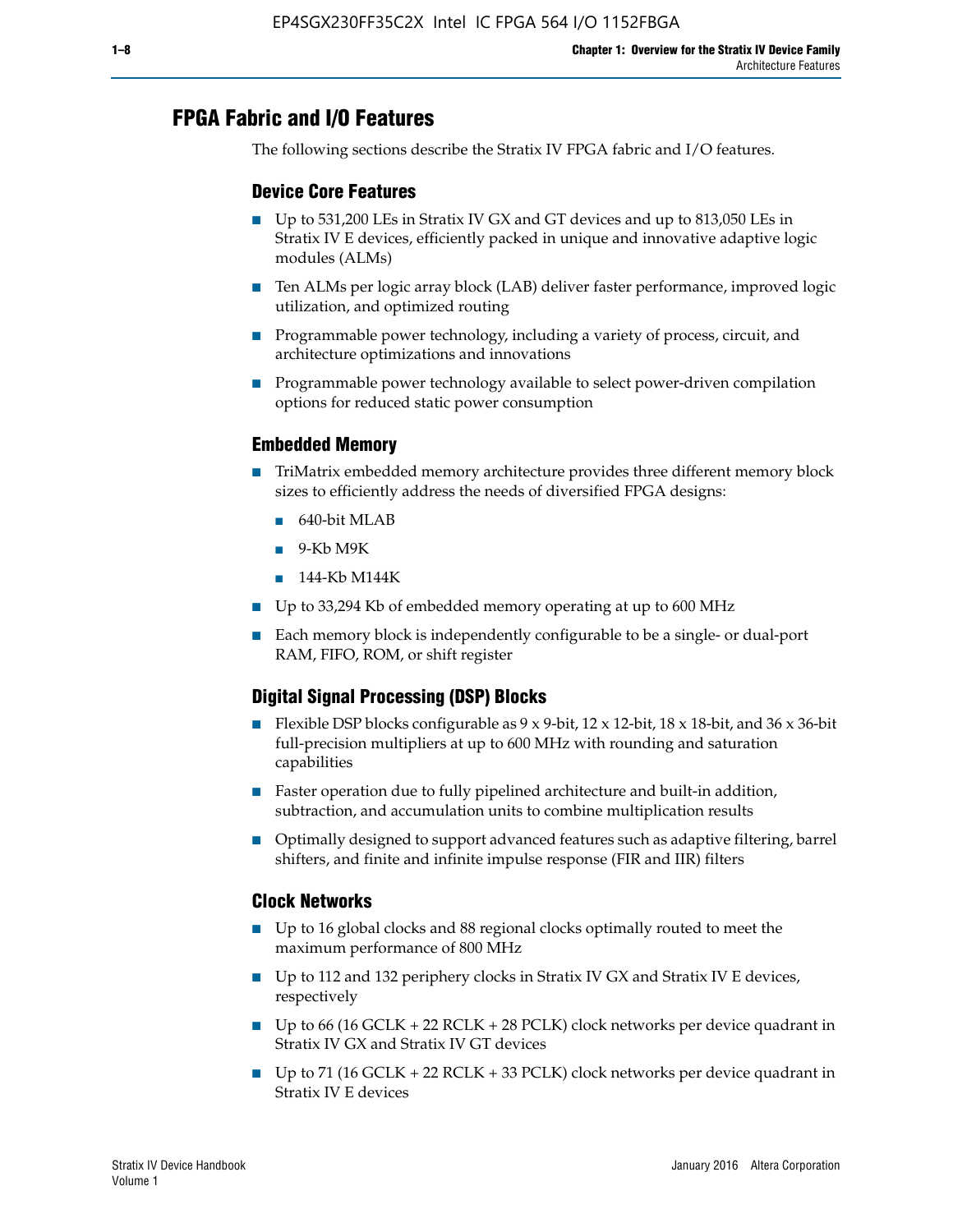## **PLLs**

- Three to 12 PLLs per device supporting spread-spectrum input tracking, programmable bandwidth, clock switchover, dynamic reconfiguration, and delay compensation
- On-chip PLL power supply regulators to minimize noise coupling

## **I/O Features**

- Sixteen to 24 modular I/O banks per device with 24 to 48 I/Os per bank designed and packaged for optimal simultaneous switching noise (SSN) performance and migration capability
- Support for a wide range of industry I/O standards, including single-ended (LVTTL/CMOS/PCI/PCIX), differential (LVDS/mini-LVDS/RSDS), voltage-referenced single-ended and differential (SSTL/HSTL Class I/II) I/O standards
- **O**n-chip series  $(R_S)$  and on-chip parallel  $(R_T)$  termination with auto-calibration for single-ended I/Os and on-chip differential  $(R_D)$  termination for differential I/Os
- Programmable output drive strength, slew rate control, bus hold, and weak pull-up capability for single-ended I/Os
- User I/O:GND: $V_{CC}$  ratio of 8:1:1 to reduce loop inductance in the package—PCB interface
- **■** Programmable transmitter differential output voltage ( $V_{OD}$ ) and pre-emphasis for high-speed LVDS I/O

#### **High-Speed Differential I/O with DPA and Soft-CDR**

- Dedicated circuitry on the left and right sides of the device to support differential links at data rates from 150 Mbps to 1.6 Gbps
- Up to 98 differential SERDES in Stratix IV GX devices, up to 132 differential SERDES in Stratix IV E devices, and up to 47 differential SERDES in Stratix IV GT devices
- DPA circuitry at the receiver automatically compensates for channel-to-channel and channel-to-clock skew in source synchronous interfaces
- Soft-CDR circuitry at the receiver allows implementation of asynchronous serial interfaces with embedded clocks at up to 1.6 Gbps data rate (SGMII and GbE)

#### **External Memory Interfaces**

- Support for existing and emerging memory interface standards such as DDR SDRAM, DDR2 SDRAM, DDR3 SDRAM, QDRII SRAM, QDRII+ SRAM, and RLDRAM II
- DDR3 up to 1,067 Mbps/533 MHz
- Programmable DQ group widths of 4 to 36 bits (includes parity bits)
- Dynamic OCT, trace mismatch compensation, read-write leveling, and half-rate register capabilities provide a robust external memory interface solution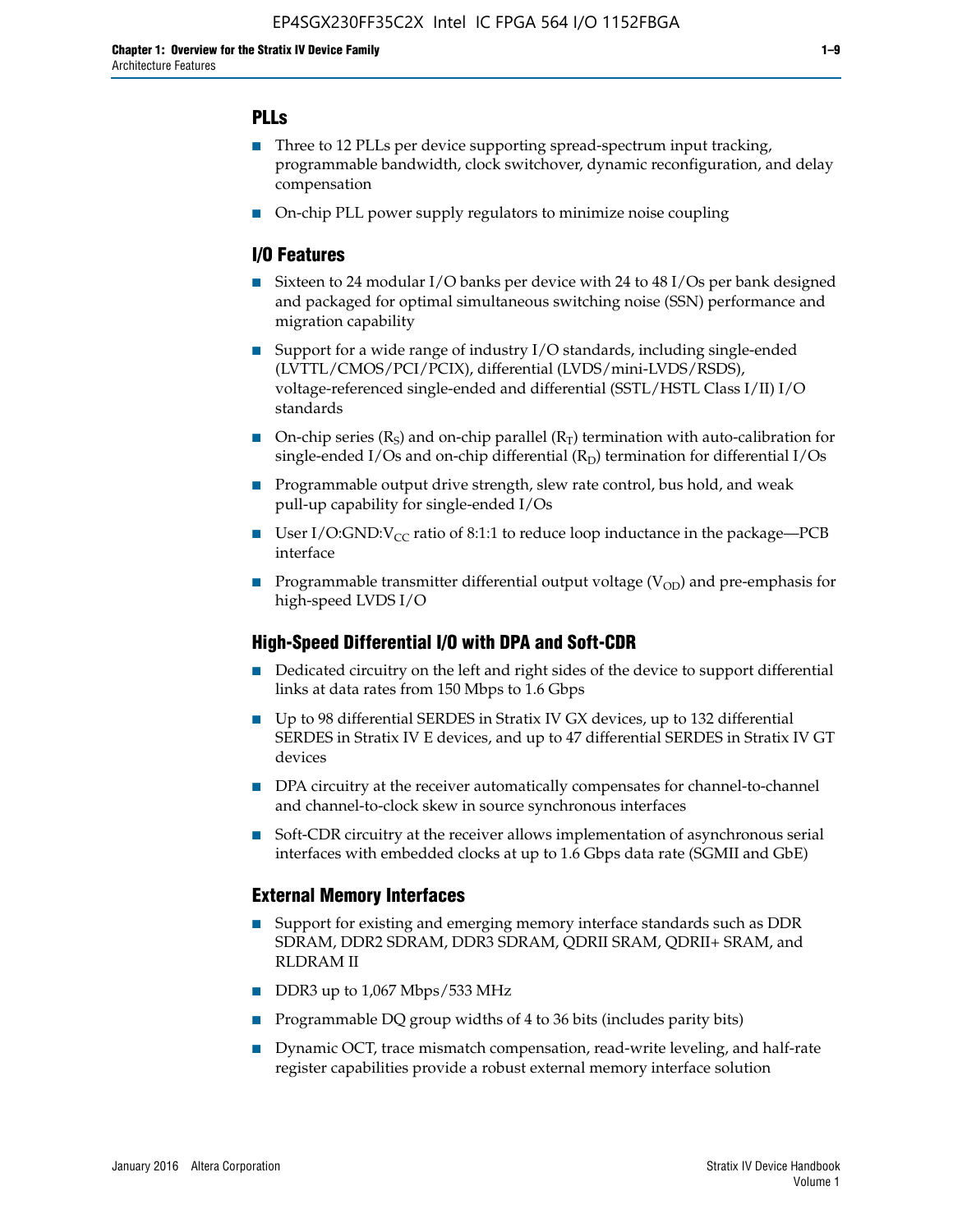## **System Integration**

- All Stratix IV devices support hot socketing
- Four configuration modes:
	- Passive Serial (PS)
	- Fast Passive Parallel (FPP)
	- Fast Active Serial (FAS)
	- JTAG configuration
- Ability to perform remote system upgrades
- 256-bit advanced encryption standard (AES) encryption of configuration bits protects your design against copying, reverse engineering, and tampering
- Built-in soft error detection for configuration RAM cells
- For more information about how to connect the PLL, external memory interfaces,  $I/O$ , high-speed differential I/O, power, and the JTAG pins to PCB, refer to the *[Stratix IV GX and Stratix IV E Device Family Pin Connection Guidelines](http://www.altera.com/literature/dp/stratix4/PCG-01005.pdf)* and the *[Stratix IV GT Device Family Pin Connection Guidelines](http://www.altera.com/literature/dp/stratix4/PCG-01006.pdf)*.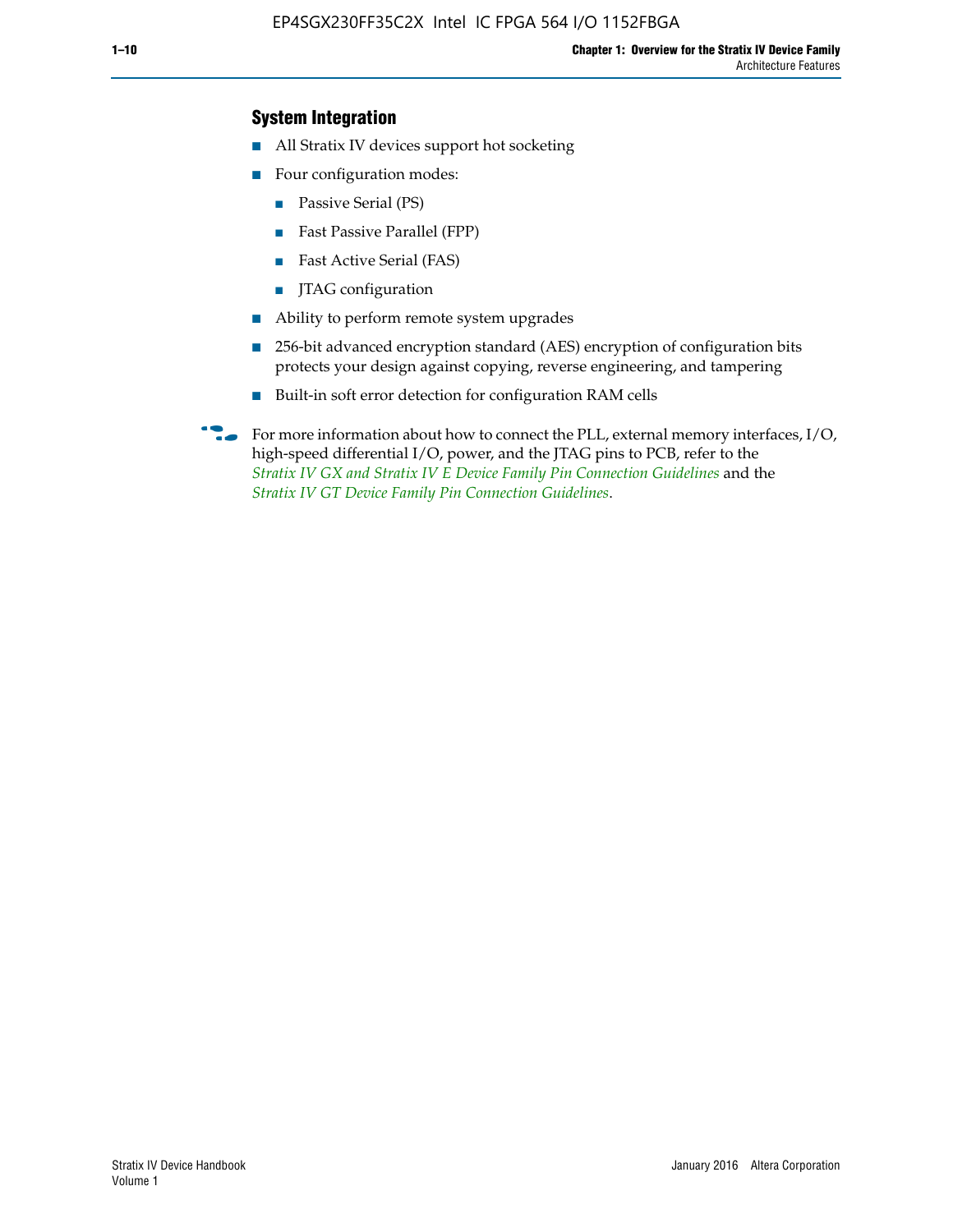#### Table 1–1 lists the Stratix IV GX device features.

# **Table 1–1. Stratix IV GX Device Features (Part 1 of 2)**

| <b>Feature</b>                                                 | EP4SGX70                 |                |                                  | <b>EP4SGX110</b>  |    |                                | <b>EP4SGX180</b>               |                |       |              | <b>EP4SGX230</b>         |                |       |                                 |                | <b>EP4SGX290</b> |       |       |                |                                 |                   | <b>EP4SGX360</b> |         |       |       |         | <b>EP4SGX530</b> |
|----------------------------------------------------------------|--------------------------|----------------|----------------------------------|-------------------|----|--------------------------------|--------------------------------|----------------|-------|--------------|--------------------------|----------------|-------|---------------------------------|----------------|------------------|-------|-------|----------------|---------------------------------|-------------------|------------------|---------|-------|-------|---------|------------------|
| <b>Package</b><br><b>Option</b>                                | F780                     | F1152          | F780                             | F1152             |    | F780                           | F1152                          |                | F1517 | F780         | F1152                    |                | F1517 | F780                            | F1152          |                  | F1517 | F1760 | F1932          | F780                            | F1152             |                  | F1517   | F1760 | F1932 | F1760   | F1932            |
| <b>ALMs</b>                                                    | 29,040                   |                |                                  | 42,240            |    |                                | 70,300                         |                |       |              | 91,200                   |                |       |                                 |                | 116,480          |       |       |                |                                 |                   |                  | 141,440 |       |       | 212,480 |                  |
| LEs                                                            | 72,600                   |                |                                  | 105,600           |    |                                | 175,750                        |                |       |              | 228,000                  |                |       |                                 |                | 291,200          |       |       |                |                                 |                   |                  | 353,600 |       |       |         | 531,200          |
| 0.6 Gbps-<br>8.5 Gbps<br>Transceivers<br>$(PMA + PCs)$<br>(1)  | $\overline{\phantom{0}}$ | 16             | $\hspace{0.05cm}$                | $\hspace{0.05cm}$ | 16 | $\qquad \qquad \longleftarrow$ | $\hspace{0.05cm}$              | 16             | 24    |              | $\overline{\phantom{a}}$ | 16             | 24    | —                               |                | 16               | 24    | 24    | 32             | $\overline{\phantom{0}}$        | $\hspace{0.05cm}$ | 16               | 24      | 24    | 32    | 24      | 32               |
| 0.6 Gbps-<br>6.5 Gbps<br>Transceivers<br>$(PMA + PCs)$<br>(1)  | 8                        |                | 8                                | 16                |    | 8                              | 16                             | -              |       | 8            | 16                       | —              |       | 16                              | 16             |                  |       |       |                | 16                              | 16                |                  |         |       |       |         |                  |
| PMA-only<br>CMU<br>Channels<br>$(0.6$ Gbps-<br>6.5 Gbps)       | $\overline{\phantom{0}}$ | 8              | $\overbrace{\phantom{12322111}}$ |                   | 8  | $\qquad \qquad \longleftarrow$ | $\qquad \qquad \longleftarrow$ | 8              | 12    |              |                          | 8              | 12    | $\hspace{0.1mm}-\hspace{0.1mm}$ |                | 8                | 12    | 12    | 16             | $\overline{\phantom{0}}$        | $\hspace{0.05cm}$ | 8                | 12      | 12    | 16    | 12      | 16               |
| <b>PCI Express</b><br>hard IP<br><b>Blocks</b>                 | $\mathbf{1}$             | $\overline{2}$ | $\mathbf 1$                      | $\overline{2}$    |    | $\mathbf{1}$                   |                                | $\overline{2}$ |       | $\mathbf{1}$ |                          | $\overline{c}$ |       |                                 |                | $\overline{c}$   |       |       | $\overline{4}$ |                                 |                   | $\overline{2}$   |         |       | 4     |         | 4                |
| High-Speed<br><b>LVDS</b><br>SERDES (up<br>to 1.6 Gbps)<br>(4) | 28                       | 56             | 28                               | 28                | 56 | 28                             | 44                             |                | 88    | 28           | 44                       |                | 88    | —                               | 44             |                  | 88    | 88    | 98             | $\hspace{0.1mm}-\hspace{0.1mm}$ | 44                |                  | 88      | 88    | 98    | 88      | 98               |
| SPI-4.2 Links                                                  | $\mathbf{1}$             |                |                                  | 1                 |    | $\mathbf{1}$                   | $\overline{c}$                 |                | 4     | 1            | $\overline{c}$           |                | 4     | —                               | $\overline{2}$ |                  |       | 4     |                | $\overline{\phantom{0}}$        | $\overline{2}$    |                  |         | 4     |       |         | 4                |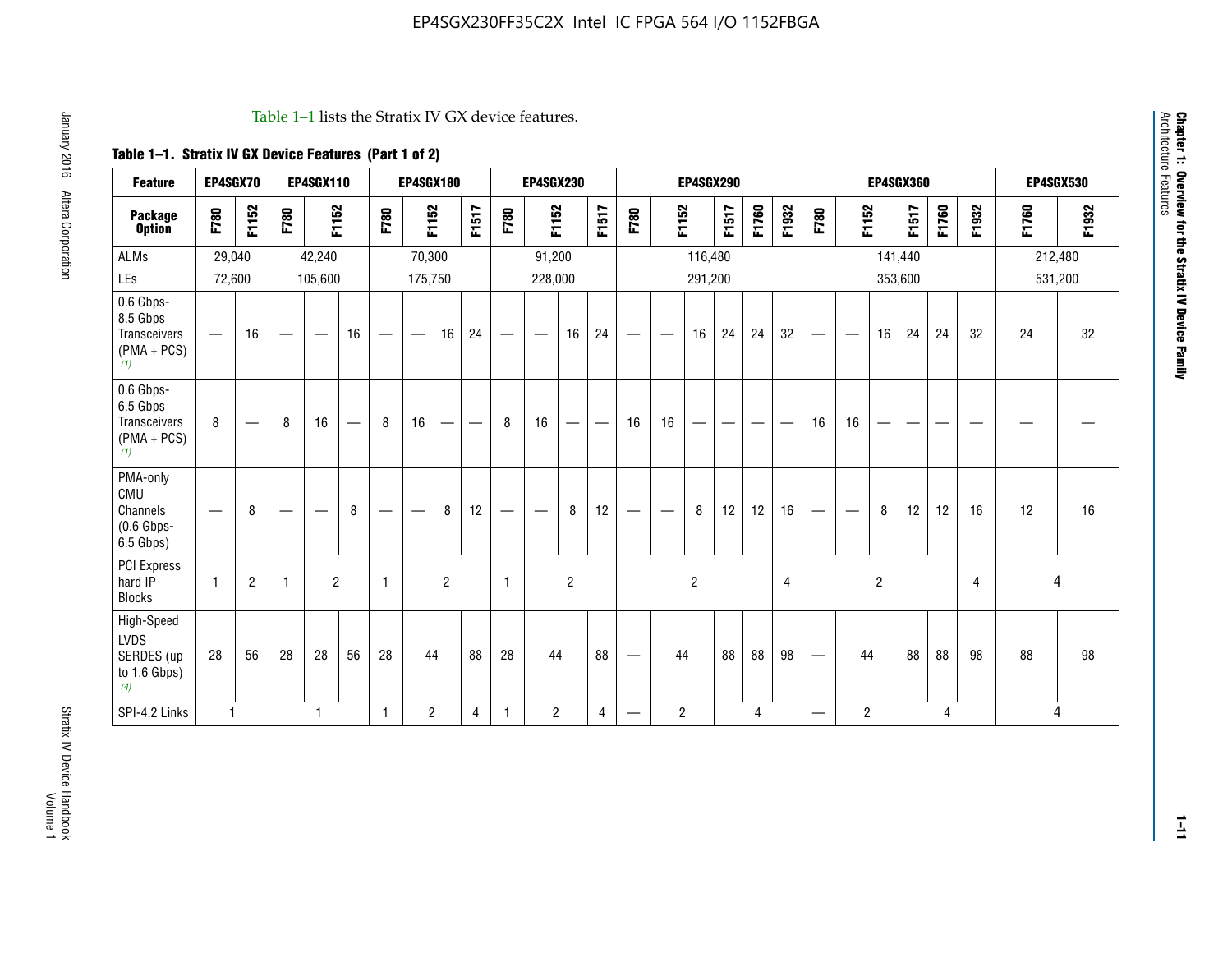**Table 1–1. Stratix IV GX Device Features (Part 2 of 2)**

| <b>Feature</b>                                       | EP4SGX70                |                        |                             | <b>EP4SGX110</b>            |                      |                             | <b>EP4SGX180</b>          |                                              |                        |                             | <b>EP4SGX230</b>            |                        |                      |                             |                             | EP4SGX290              |                      |                        |                        |                             |                             |                        | <b>EP4SGX360</b>     |                        |                        | <b>EP4SGX530</b>  |                   |
|------------------------------------------------------|-------------------------|------------------------|-----------------------------|-----------------------------|----------------------|-----------------------------|---------------------------|----------------------------------------------|------------------------|-----------------------------|-----------------------------|------------------------|----------------------|-----------------------------|-----------------------------|------------------------|----------------------|------------------------|------------------------|-----------------------------|-----------------------------|------------------------|----------------------|------------------------|------------------------|-------------------|-------------------|
| <b>Package</b><br><b>Option</b>                      | F780                    | F1152                  | F780                        | F1152                       |                      | F780                        | F1152                     |                                              | F1517                  | F780                        | F1152                       |                        | F1517                | F780                        | F1152                       |                        | F1517                | F1760                  | F1932                  | F780                        | F1152                       |                        | F1517                | F1760                  | F1932                  | F1760             | F1932             |
| M9K Blocks<br>(256x)<br>36 bits)                     | 462                     |                        |                             | 660                         |                      |                             | 950                       |                                              |                        |                             | 1,235                       |                        |                      |                             |                             | 936                    |                      |                        |                        |                             |                             | 1,248                  |                      |                        |                        | 1,280             |                   |
| M144K<br>Blocks<br>(2048 x<br>72 bits)               | 16                      |                        |                             | 16                          |                      |                             | $20\,$                    |                                              |                        |                             | 22                          |                        |                      |                             |                             | 36                     |                      |                        |                        |                             |                             | 48                     |                      |                        |                        | 64                |                   |
| <b>Total Memory</b><br>(MLAB+M9K<br>+M144K) Kb       | 7,370                   |                        |                             | 9,564                       |                      |                             | 13,627                    |                                              |                        |                             | 17,133                      |                        |                      |                             |                             | 17,248                 |                      |                        |                        |                             |                             | 22,564                 |                      |                        |                        | 27,376            |                   |
| Embedded<br><b>Multipliers</b><br>$18 \times 18$ (2) | 384                     |                        |                             | 512                         |                      |                             | 920                       |                                              |                        |                             | 1,288                       |                        |                      |                             |                             | 832                    |                      |                        |                        |                             |                             | 1,040                  |                      |                        | 1,02<br>4              | 1,024             |                   |
| PLLs                                                 | 3                       | 4                      | 3                           | 4                           |                      | 3                           | 6                         |                                              | 8                      | 3                           | 6                           |                        | 8                    | 4                           | 6                           |                        | 8                    | 12                     | 12                     | 4                           | 6                           |                        | 8                    | 12                     | 12                     | 12                | 12                |
| User I/Os $(3)$                                      | 372                     | 488                    | 372                         | 372                         | 48<br>8              | 372                         | 56<br>4                   | 56<br>4                                      | 74<br>$\overline{4}$   | 372                         | 564                         | 56<br>4                | 74<br>$\overline{4}$ | 289                         | 564                         | 56<br>4                | 74<br>4              | 88<br>0                | 92<br>$\mathbf 0$      | 289                         | 564                         | 56<br>4                | 74<br>4              | 88<br>0                | 920                    | 880               | 920               |
| Speed Grade<br>(fastest to<br>slowest) (5)           | $-2x,$<br>$-3,$<br>$-4$ | $-2,$<br>$-3,$<br>$-4$ | $-2\times$<br>$-3,$<br>$-4$ | $-2\times$<br>$-3,$<br>$-4$ | $-2,$<br>-3,<br>$-4$ | $-2\times$<br>$-3,$<br>$-4$ | $-2$<br>×,<br>$-3,$<br>-4 | $-2$<br>$\,$<br>$-3$<br>$\mathbf{r}$<br>$-4$ | $-2,$<br>$-3,$<br>$-4$ | $-2\times$<br>$-3,$<br>$-4$ | $-2\times$<br>$-3,$<br>$-4$ | $-2,$<br>$-3,$<br>$-4$ | $-2,$<br>-3,<br>$-4$ | $-2\times$<br>$-3,$<br>$-4$ | $-2\times$<br>$-3,$<br>$-4$ | $-2,$<br>$-3,$<br>$-4$ | $-2,$<br>-3,<br>$-4$ | $-2,$<br>$-3,$<br>$-4$ | $-2,$<br>$-3,$<br>$-4$ | $-2\times$<br>$-3,$<br>$-4$ | $-2\times$<br>$-3,$<br>$-4$ | $-2,$<br>$-3,$<br>$-4$ | $-2,$<br>-3,<br>$-4$ | $-2,$<br>$-3,$<br>$-4$ | $-2,$<br>$-3,$<br>$-4$ | $-2, -3,$<br>$-4$ | $-2, -3,$<br>$-4$ |

#### **Notes to Table 1–1:**

(1) The total number of transceivers is divided equally between the left and right side of each device, except for the devices in the F780 package. These devices have eight transceiver channels located only on the right side of the device.

(2) Four multiplier adder mode.

(3) The user I/Os count from pin-out files includes all general purpose I/O, dedicated clock pins, and dual purpose configuration pins. Transceiver pins and dedicated configuration pins are not included in the pin count.

- (4) Total pairs of high-speed LVDS SERDES take the lowest channel count of  $R_X/T_X$ .
- (5) The difference between the Stratix IV GX devices in the –2 and –2x speed grades is the number of available transceiver channels. The –2 device allows you to use the transceiver CMU blocks as transceiver channels. The –2x device does NOT allow you to use the CMU blocks as transceiver channels. In addition to the reduction of available transceiver channels in the Stratix IV GX –2x device, the data rates in the –2x device are limited to 6.5 Gbps.

January 2016 Altera Corporation

Altera Corporation

January 2016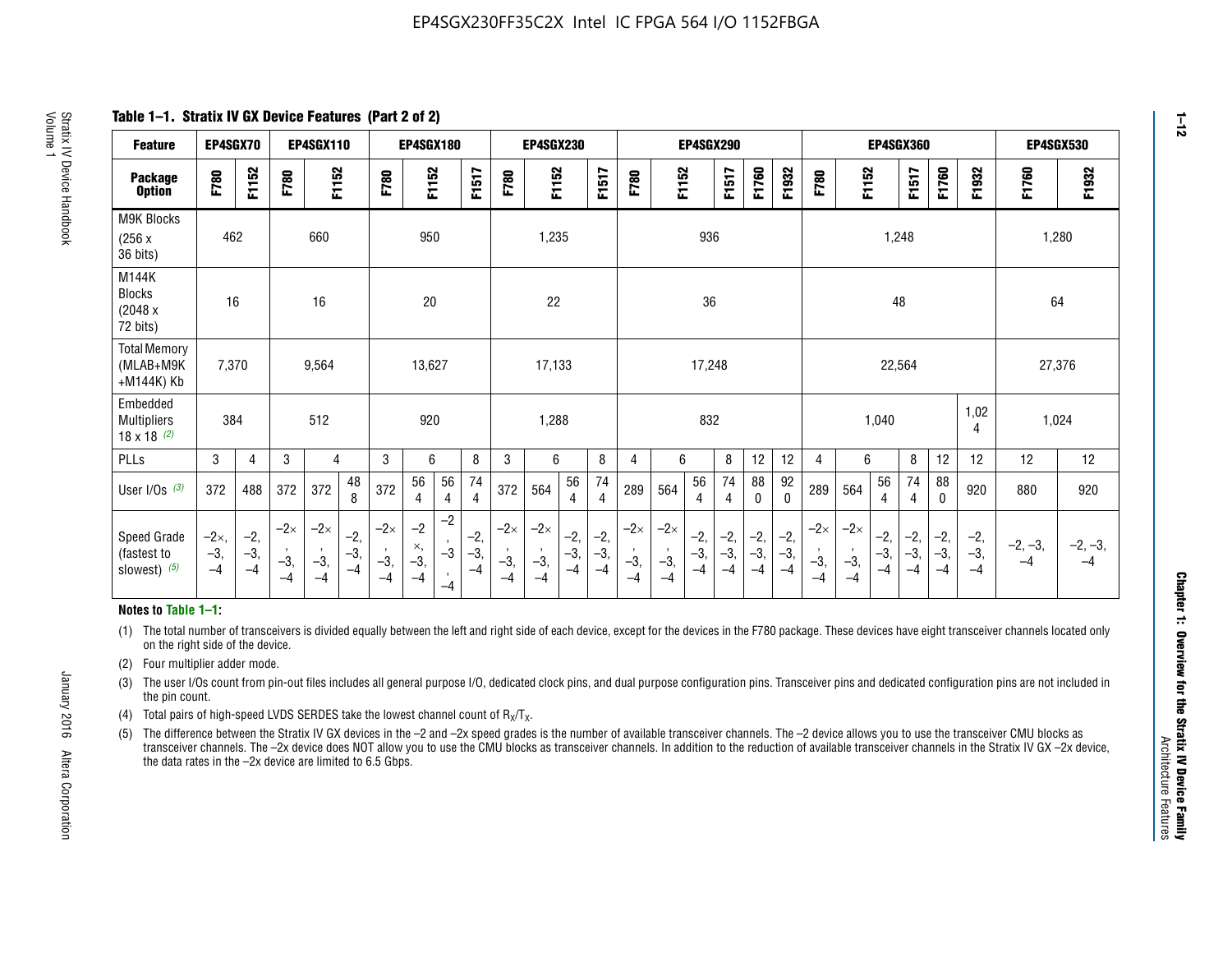Table 1–2 lists the Stratix IV GX device package options.

## **Table 1–2. Stratix IV GX Device Package Options** *(1)***,** *(2)*

| <b>Device</b> |                  | <b>F780</b><br>(29 mm x 29 mm) $(6)$ | F1152<br>$(35 \, \text{mm} \times 35 \, \text{mm})$<br>(6) |             | F1152<br>$(35$ mm x 35 mm) $(5)$ , $(7)$ | F1517<br>$(40 \, \text{mm} \times 40 \, \text{mm})$<br>$(5)$ $(7)$ | <b>F1760</b><br>$(42.5 \text{ mm} \times 42.5 \text{ mm})$<br>$\boldsymbol{U}$ | F1932<br>$(45 \, \text{mm} \times 45 \, \text{mm})$<br>(7) |
|---------------|------------------|--------------------------------------|------------------------------------------------------------|-------------|------------------------------------------|--------------------------------------------------------------------|--------------------------------------------------------------------------------|------------------------------------------------------------|
| EP4SGX70      | DF <sub>29</sub> |                                      |                                                            | <b>HF35</b> |                                          |                                                                    |                                                                                |                                                            |
| EP4SGX110     | DF <sub>29</sub> |                                      | FF35                                                       | <b>HF35</b> |                                          |                                                                    |                                                                                |                                                            |
| EP4SGX180     | DF <sub>29</sub> |                                      | FF35                                                       |             | <b>HF35</b>                              | KF40                                                               |                                                                                |                                                            |
| EP4SGX230     | DF <sub>29</sub> |                                      | FF35                                                       |             | <b>HF35</b>                              | KF40                                                               |                                                                                |                                                            |
| EP4SGX290     |                  | FH29 $(3)$                           | FF35                                                       |             | <b>HF35</b>                              | KF40                                                               | KF43                                                                           | <b>NF45</b>                                                |
| EP4SGX360     |                  | FH29 (3)                             | FF35                                                       |             | <b>HF35</b>                              | KF40                                                               | KF43                                                                           | <b>NF45</b>                                                |
| EP4SGX530     |                  |                                      |                                                            |             | HH35 $(4)$                               | KH40 $(4)$                                                         | KF43                                                                           | <b>NF45</b>                                                |

#### **Notes to Table 1–2:**

(1) Device packages in the same column and marked under the same arrow sign have vertical migration capability.

(2) Use the Pin Migration Viewer in the Pin Planner to verify the pin migration compatibility when migrating devices. For more information, refer to *[I/O Management](http://www.altera.com/literature/hb/qts/qts_qii52013.pdf)* in the *Quartus II Handbook, Volume 2*.

(3) The 780-pin EP4SGX290 and EP4SGX360 devices are available only in 33 mm x 33 mm Hybrid flip chip package.

(4) The 1152-pin and 1517-pin EP4SGX530 devices are available only in 42.5 mm x 42.5 mm Hybrid flip chip packages.

(5) When migrating between hybrid and flip chip packages, there is an additional keep-out area. For more information, refer to the *[Package Information Datasheet for Altera Devices](http://www.altera.com/literature/ds/dspkg.pdf)*.

(6) Devices listed in this column are available in –2x, –3, and –4 speed grades. These devices do not have on-package decoupling capacitors.

(7) Devices listed in this column are available in –2, –3, and –4 speed grades. These devices have on-package decoupling capacitors. For more information about on-package decoupling capacitor value in each device, refer to Table 1–3.

 $\mathbb{L}$ s On-package decoupling reduces the need for on-board or PCB decoupling capacitors by satisfying the transient current requirements at higher frequencies. The *[Power Delivery Network](http://www.altera.com/literature/ug/pdn_tool_stxiv.zip)* design tool for Stratix IV devices accounts for the on-package decoupling and reflects the reduced requirements for PCB decoupling capacitors.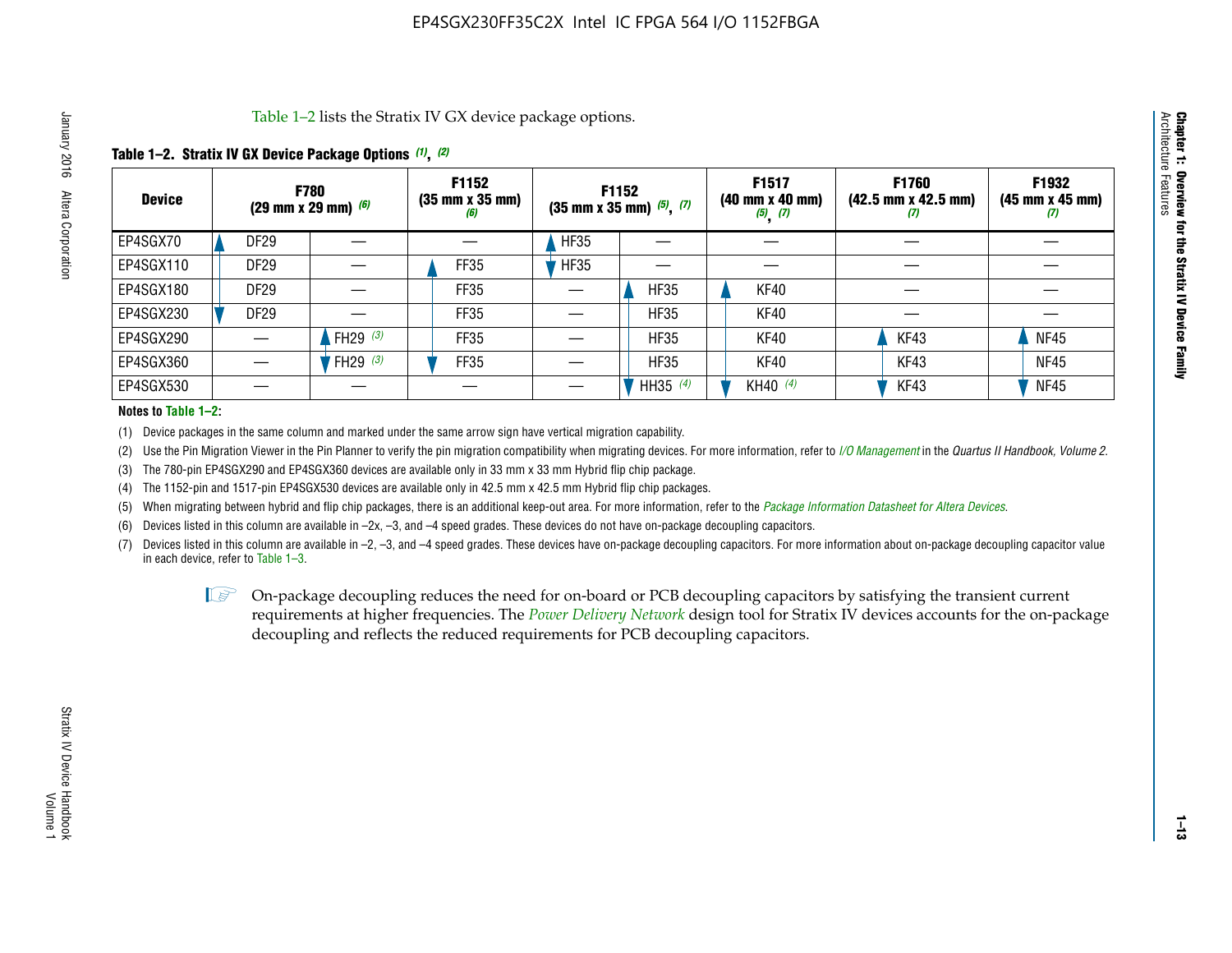|  |  | Table 1-3. Stratix IV GX Device On-Package Decoupling Information (1) |  |  |
|--|--|-----------------------------------------------------------------------|--|--|
|--|--|-----------------------------------------------------------------------|--|--|

| <b>Ordering Information</b> |             | <b>V<sub>cc</sub></b>               | V <sub>ccio</sub>    | V <sub>CCL_GXB</sub>         | $V_{\texttt{CCA}\_\textsf{L/R}}$ | $V_{CCT}$ and $V_{CCR}$ (Shared)              |  |
|-----------------------------|-------------|-------------------------------------|----------------------|------------------------------|----------------------------------|-----------------------------------------------|--|
|                             |             |                                     |                      |                              |                                  |                                               |  |
| EP4SGX70                    | <b>HF35</b> | $2\times1$ uF + $2\times470$ nF     | 10nF per bank $(2)$  | 100nF per transceiver block  | 100nF                            | $1 \times 470$ nF + $1 \times 47$ nF per side |  |
| EP4SGX110                   | <b>HF35</b> | $2\times1$ uF + 2 $\times$ 470nF    | 10nF per bank $(2)$  | 100nF per transceiver block  | 100 <sub>nF</sub>                | $1\times470$ nF + $1\times47$ nF per side     |  |
| EP4SGX180                   | <b>HF35</b> | $2\times1$ uF + $2\times470$ nF     | 10nF per bank $(2)$  | 100nF per transceiver block  | 100 <sub>n</sub> F               | $1 \times 470$ nF + $1 \times 47$ nF per side |  |
|                             | KF40        |                                     |                      |                              |                                  |                                               |  |
|                             | <b>HF35</b> |                                     |                      |                              |                                  | $1 \times 470$ nF + $1 \times 47$ nF          |  |
| EP4SGX230                   | KF40        | $2\times1$ uF + $2\times470$ nF     | 10 nF per bank $(2)$ | 100 nF per transceiver block | 100 nF                           | per side                                      |  |
|                             | <b>HF35</b> |                                     |                      |                              |                                  |                                               |  |
|                             | KF40        |                                     |                      |                              |                                  | $1 \times 470$ nF + $1 \times 47$ nF          |  |
| EP4SGX290                   | KF43        | $4 \times 1$ uF + $4 \times 470$ nF | 10 nF per bank $(2)$ | 100 nF per transceiver block | 100nF                            | per side                                      |  |
|                             | <b>NF45</b> |                                     |                      |                              |                                  |                                               |  |
|                             | <b>HF35</b> |                                     |                      |                              |                                  |                                               |  |
|                             | KF40        |                                     |                      |                              |                                  | $1 \times 470$ nF + $1 \times 47$ nF          |  |
| EP4SGX360                   | KF43        | $4 \times 1$ uF + $4 \times 470$ nF | 10 nF per bank $(2)$ | 100 nF per transceiver block | 100 nF                           | per side                                      |  |
|                             | <b>NF45</b> |                                     |                      |                              |                                  |                                               |  |
|                             | <b>HH35</b> |                                     |                      |                              |                                  |                                               |  |
|                             | <b>KH40</b> |                                     |                      |                              |                                  | $1 \times 470$ nF + $1 \times 47$ nF          |  |
| EP4SGX530                   | KF43        | $4 \times 1$ uF + $4 \times 470$ nF | 10 nF per bank $(2)$ | 100 nF per transceiver block | 100 nF                           | per side                                      |  |
|                             | <b>NF45</b> |                                     |                      |                              |                                  |                                               |  |

**Notes to Table 1–3:**

(1) Table 1-3 refers to production devices on-package decoupling. For more information about decoupling design of engineering sample (ES) devices, contact [Altera Technical Support](http://mysupport.altera.com/eservice/login.asp).

(2) For I/O banks  $3(*)$ ,  $4(*)$ ,  $7(*)$ , and  $8(*)$  only. There is no OPD for I/O bank  $1(*)$ ,  $2(*)$ ,  $5(*)$ , and  $6(*)$ .

**1–14**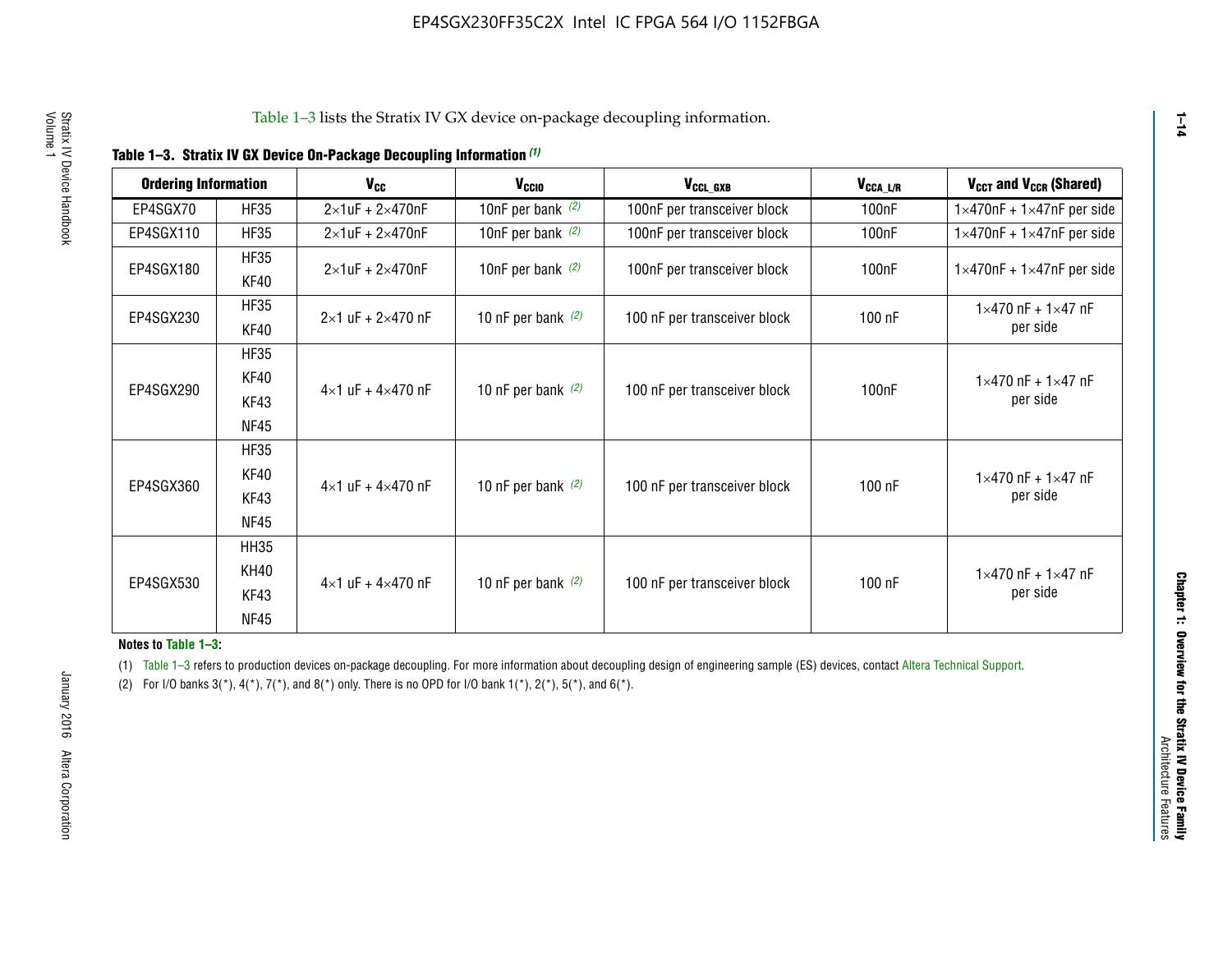#### Table 1–4 lists the Stratix IV E device features.

#### **Table 1–4. Stratix IV E Device Features**

| <b>Feature</b>                                      | <b>EP4SE230</b> |     | <b>EP4SE360</b>                        |              | <b>EP4SE530</b> |              |          | <b>EP4SE820</b> |            |  |
|-----------------------------------------------------|-----------------|-----|----------------------------------------|--------------|-----------------|--------------|----------|-----------------|------------|--|
| Package Pin Count                                   | 780             | 780 | 1152                                   | 1152         | 1517            | 1760         | 1152     | 1517            | 1760       |  |
| ALMs                                                | 91,200          |     | 141,440                                |              | 212,480         |              |          | 325,220         |            |  |
| LEs                                                 | 228,000         |     | 353,600                                |              | 531,200         |              |          | 813,050         |            |  |
| High-Speed LVDS<br>SERDES (up to<br>1.6 Gbps) $(1)$ | 56              | 56  | 88                                     | 88           | 112             | 112          | 88       | 112             | 132        |  |
| SPI-4.2 Links                                       | 3               | 3   | 4                                      | 4            |                 | 6            | 4        | 6               | 6          |  |
| <b>M9K Blocks</b><br>(256 x 36 bits)                | 1,235           |     | 1,248                                  |              | 1,280           |              |          | 1610            |            |  |
| M144K Blocks<br>(2048 x 72 bits)                    | 22              |     | 48                                     |              | 64              |              |          | 60              |            |  |
| <b>Total Memory</b><br>$(MLAB+M9K+$<br>M144K) Kb    | 17,133          |     | 22,564                                 |              | 27,376          |              |          | 33,294          |            |  |
| <b>Embedded Multipliers</b><br>$(18 \times 18)$ (2) | 1,288           |     | 1,040                                  |              | 1,024           |              |          | 960             |            |  |
| PLLs                                                | 4               | 4   | 8                                      | 8            | 12              | 12           | 8        | 12              | 12         |  |
| User I/Os $(3)$                                     | 488             | 488 | 744                                    | 744          | 976             | 976          | 744(4)   | 976 (4)         | 1120 $(4)$ |  |
| Speed Grade<br>(fastest to slowest)                 |                 |     | $-2, -3, -4$ $-2, -3, -4$ $-2, -3, -4$ | $-2, -3, -4$ | $-2, -3, -4$    | $-2, -3, -4$ | $-3, -4$ | $-3, -4$        | $-3, -4$   |  |

#### **Notes to Table 1–4:**

(1) The user I/O count from the pin-out files include all general purpose I/Os, dedicated clock pins, and dual purpose configuration pins. Transceiver pins and dedicated configuration pins are not included in the pin count.

(2) Four multiplier adder mode.

(3) Total pairs of high-speed LVDS SERDES take the lowest channel count of  $R_X/T_X$ .

(4) This data is preliminary.

**Chapter 1: Overview for the Stratix IV Device Family**

**Chapter 1: Overview for the Stratix IV Device Family**<br>Architecture Faatures

Architecture Features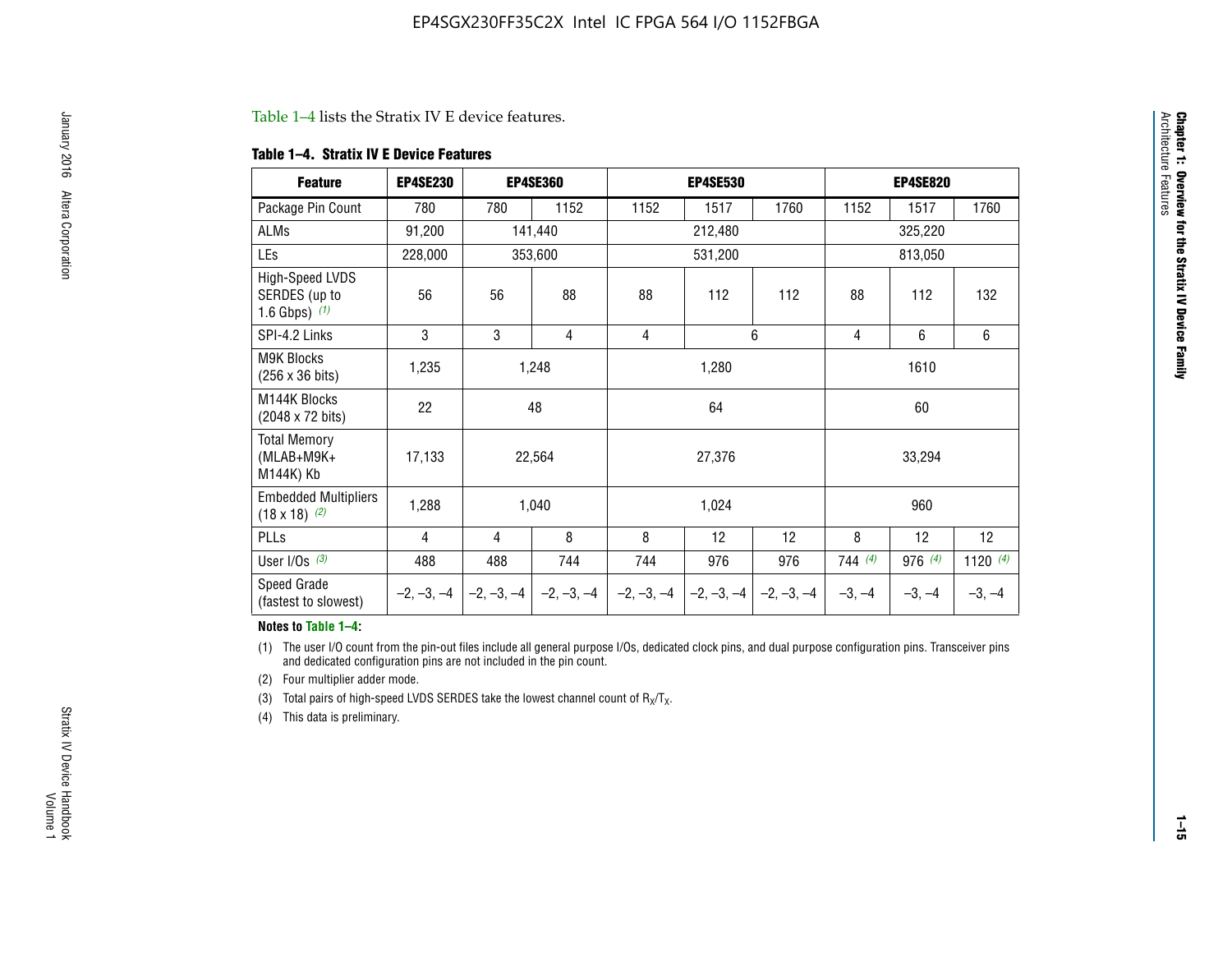Table 1–5 summarizes the Stratix IV E device package options.

| <b>Device</b> | <b>F780</b><br>$(29 \text{ mm} \times 29 \text{ mm})$ $(5)$ , $(6)$ | F1152<br>$(35 \text{ mm} \times 35 \text{ mm})$ $(5)$ , $(7)$ | F <sub>1517</sub><br>$(40 \text{ mm} \times 40 \text{ mm})$ (7) | <b>F1760</b><br>$(42.5$ mm x 42.5 mm) $(7)$ |
|---------------|---------------------------------------------------------------------|---------------------------------------------------------------|-----------------------------------------------------------------|---------------------------------------------|
| EP4SE230      | F29                                                                 |                                                               |                                                                 |                                             |
| EP4SE360      | H29 $(3)$                                                           | F35                                                           |                                                                 |                                             |
| EP4SE530      |                                                                     | H35 $(4)$                                                     | H40 $(4)$                                                       | F43                                         |
| EP4SE820      |                                                                     | H35 $(4)$                                                     | H40 $(4)$                                                       | F43                                         |

**Table 1–5. Stratix IV E Device Package Options** *(1)***,** *(2)*

#### **Notes to Table 1–5:**

(1) Device packages in the same column and marked under the same arrow sign have vertical migration capability.

(2) Use the Pin Migration Viewer in the Pin Planner to verify the pin migration compatibility when migrating devices. For more information, refer to *[I/O Management](http://www.altera.com/literature/hb/qts/qts_qii52013.pdf)* in the *Quartus II Handbook, Volume 2*.

(3) The 780-pin EP4SE360 device is available only in the 33 mm x 33 mm Hybrid flip chip package.

(4) The 1152-pin and 1517-pin for EP4SE530 and EP4SE820 devices are available only in the 42.5 mm x 42.5 mm Hybrid flip chip package.

(5) When migrating between hybrid and flip chip packages, there is an additional keep-out area. For more information, refer to the *[Package](http://www.altera.com/literature/ds/dspkg.pdf)  [Information Datasheet for Altera Devices](http://www.altera.com/literature/ds/dspkg.pdf)*.

(6) Devices listed in this column do not have on-package decoupling capacitors.

(7) Devices listed in this column have on-package decoupling capacitors. For more information about on-package decoupling capacitor value for each device, refer to Table 1–6.

Table 1–6 lists the Stratix IV E on-package decoupling information.

| Table 1–6. Stratix IV E Device On-Package Decoupling Information (1) |  |  |  |  |  |
|----------------------------------------------------------------------|--|--|--|--|--|
|----------------------------------------------------------------------|--|--|--|--|--|

|          | <b>Ordering Information</b> | V <sub>cc</sub>                     | <b>V<sub>CCIO</sub></b> |
|----------|-----------------------------|-------------------------------------|-------------------------|
| EP4SE360 | F <sub>35</sub>             | $4 \times 1$ uF + $4 \times 470$ nF | 10 nF per bank          |
|          | H35                         |                                     |                         |
| EP4SE530 | H40                         | $4\times1$ uF + $4\times470$ nF     | 10 nF per bank          |
|          | F43                         |                                     |                         |
|          | H35                         |                                     |                         |
| EP4SE820 | H40                         | $4\times1$ uF + $4\times470$ nF     | 10 nF per bank          |
|          | F43                         |                                     |                         |

**Note to Table 1–6:**

(1) Table 1–6 refers to production devices on-package decoupling. For more information about decoupling design of engineering sample (ES) devices, contact [Altera Technical Support](http://mysupport.altera.com/eservice/login.asp).

Table 1–7 lists the Stratix IV GT device features.

| <b>Feature</b>                       | <b>EP4S40G2</b> | <b>EP4S40G5</b> | <b>EP4S100G2</b> | <b>EP4S100G3</b> | <b>EP4S100G4</b> |      | <b>EP4S100G5</b> |
|--------------------------------------|-----------------|-----------------|------------------|------------------|------------------|------|------------------|
| Package Pin Count                    | 1517            | 1517            | 1517             | 1932             | 1932             | 1517 | 1932             |
| <b>ALMs</b>                          | 91,200          | 212,480         | 91,200           | 116,480          | 141,440          |      | 212.480          |
| LEs                                  | 228,000         | 531,200         | 228,000          | 291,200          | 353,600          |      | 531,200          |
| <b>Total Transceiver</b><br>Channels | 36              | 36              | 36               | 48               | 48               | 36   | 48               |

**Table 1–7. Stratix IV GT Device Features (Part 1 of 2)**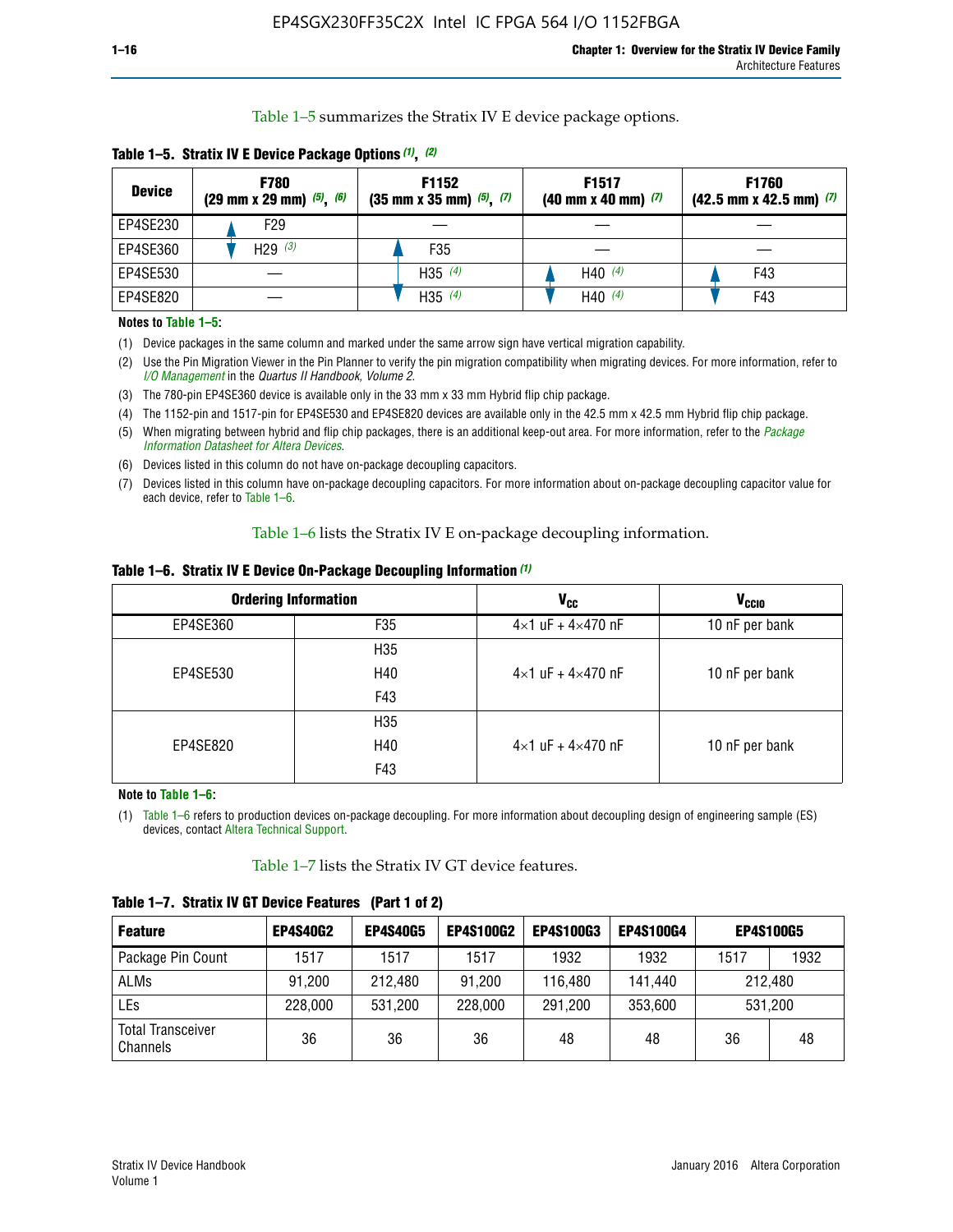| <b>Feature</b>                                                               | <b>EP4S40G2</b> | <b>EP4S40G5</b> | EP4S100G2      | EP4S100G3      | EP4S100G4      | <b>EP4S100G5</b>          |                |
|------------------------------------------------------------------------------|-----------------|-----------------|----------------|----------------|----------------|---------------------------|----------------|
| 10G Transceiver<br>Channels<br>(600 Mbps - 11.3 Gbps)<br>with PMA + PCS)     | 12              | 12              | 24             | 24             | 24             | 24                        | 32             |
| 8G Transceiver<br>Channels<br>(600 Mbps - 8.5 Gbps)<br>with PMA + PCS) $(1)$ | 12              | 12              | 0              | 8              | 8              | $\mathbf 0$               | 0              |
| PMA-only CMU<br>Channels<br>(600 Mbps- 6.5 Gbps)                             | 12              | 12              | 12             | 16             | 16             | 12                        | 16             |
| PCIe hard IP Blocks                                                          | $\overline{2}$  | $\overline{2}$  | $\overline{2}$ | $\overline{4}$ | $\overline{4}$ | $\overline{2}$            | $\overline{4}$ |
| <b>High-Speed LVDS</b><br><b>SERDES</b><br>(up to 1.6 Gbps) $(2)$            | 46              | 46              | 46             | 47             | 47             | 46                        | 47             |
| SP1-4.2 Links                                                                | $\overline{2}$  | $\overline{2}$  | $\overline{2}$ | $\overline{2}$ | $\overline{2}$ | $\overline{2}$            | $\overline{2}$ |
| <b>M9K Blocks</b><br>(256 x 36 bits)                                         | 1,235           | 1,280           | 1,235          | 936            | 1,248          |                           | 1,280          |
| M144K Blocks<br>(2048 x 72 bits)                                             | 22              | 64              | 22             | 36             | 48             |                           | 64             |
| Total Memory (MLAB +<br>M9K + M144K) Kb                                      | 17,133          | 27,376          | 17,133         | 17,248         | 22,564         |                           | 27,376         |
| <b>Embedded Multipliers</b><br>$18 \times 18^{(3)}$                          | 1,288           | 1,024           | 1,288          | 832            | 1,024          |                           | 1,024          |
| PLLs                                                                         | 8               | 8               | 8              | 12             | 12             | 8                         | 12             |
| User I/Os $(4)$ , $(5)$                                                      | 654             | 654             | 654            | 781            | 781            | 654                       | 781            |
| Speed Grade<br>(fastest to slowest)                                          | $-1, -2, -3$    | $-1, -2, -3$    | $-1, -2, -3$   | $-1, -2, -3$   | $-1, -2, -3$   | $-1, -2, -3$ $-1, -2, -3$ |                |

**Notes to Table 1–7:**

(1) You can configure all 10G transceiver channels as 8G transceiver channels. For example, the EP4S40G2F40 device has twenty-four 8G transceiver channels and the EP4S100G5F45 device has thirty-two 8G transceiver channels.

(2) Total pairs of high-speed LVDS SERDES take the lowest channel count of  $R_X/T_X$ .

(3) Four multiplier adder mode.

(4) The user I/O count from the pin-out files include all general purpose I/Os, dedicated clock pins, and dual purpose configuration pins. Transceiver pins and dedicated configuration pins are not included in the pin count.

(5) This data is preliminary.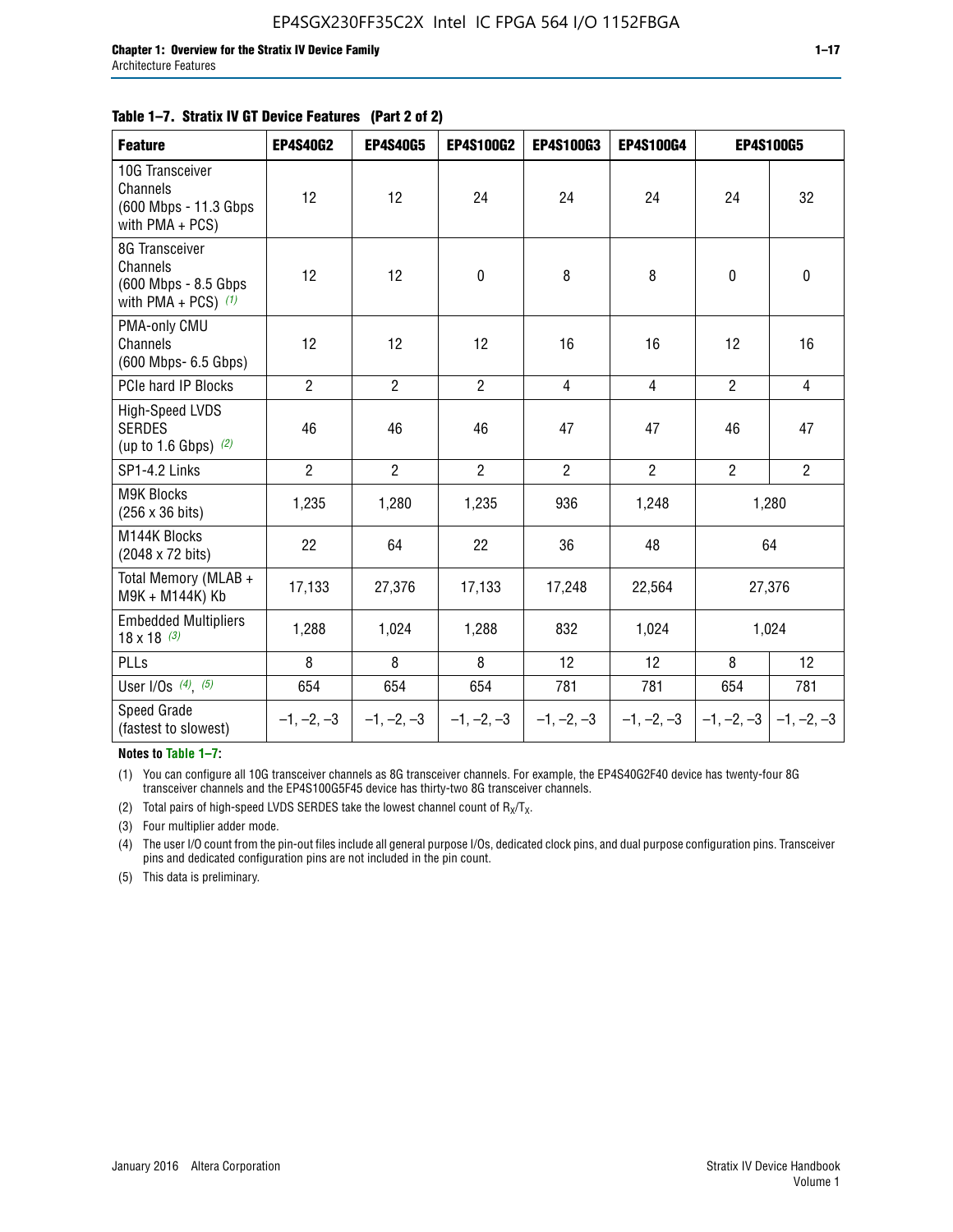Table 1–8 lists the resource counts for the Stratix IV GT devices.

| <b>Device</b>                      | <b>1517 Pin</b><br>$(40 \text{ mm} \times 40 \text{ mm})$ $(3)$ | <b>1932 Pin</b><br>(45 mm x 45 mm) |  |
|------------------------------------|-----------------------------------------------------------------|------------------------------------|--|
| <b>Stratix IV GT 40 G Devices</b>  |                                                                 |                                    |  |
| EP4S40G2                           | F40                                                             |                                    |  |
| EP4S40G5                           | H40 $(4)$ , $(5)$                                               |                                    |  |
| <b>Stratix IV GT 100 G Devices</b> |                                                                 |                                    |  |
| EP4S100G2                          | F40                                                             |                                    |  |
| EP4S100G3                          |                                                                 | F45                                |  |
| EP4S100G4                          |                                                                 | F45                                |  |
| EP4S100G5                          | $(4)$ $(5)$<br>H40                                              | F45                                |  |

#### **Notes to Table 1–8:**

(1) This table represents pin compatability; however, it does not include hard IP block placement compatability.

- (2) Devices under the same arrow sign have vertical migration capability.
- (3) When migrating between hybrid and flip chip packages, there is an additional keep-out area. For more information, refer to the *[Altera Device Package Information Data Sheet](http://www.altera.com/literature/ds/dspkg.pdf)*.
- (4) EP4S40G5 and EP4S100G5 devices with 1517 pin-count are only available in 42.5-mm x 42.5-mm Hybrid flip chip packages.
- (5) If you are using the hard IP block, migration is not possible.

Table 1–9 lists the Stratix IV GT on-package decoupling information.

**Table 1–9. Stratix IV GT Device On-Package Decoupling Information** *(1)*

| <b>Ordering</b><br><b>Information</b> | Vcc                                 | <b>V<sub>CCIO</sub></b> | V <sub>CCL GXB</sub>            | V <sub>CCA L/R</sub> | V <sub>CCT L/R</sub> | $V_{CCR\_L/R}$ |
|---------------------------------------|-------------------------------------|-------------------------|---------------------------------|----------------------|----------------------|----------------|
| EP4S40G2F40                           | $2 \times 1$ uF + $2 \times 470$ nF | 10 nF per bank $(2)$    | 100 nF per<br>transceiver block | $100$ nF             | $100$ nF             | $100$ nF       |
| EP4S100G2F40                          |                                     |                         |                                 |                      |                      |                |
| EP4S100G3F45                          |                                     | 10 nF per bank $(2)$    | 100 nF per<br>transceiver block | $100$ nF             | $100$ nF             | $100$ nF       |
| EP4S100G4F45                          |                                     |                         |                                 |                      |                      |                |
| EP4S40G5H40                           | $4\times1$ uF + $4\times470$ nF     |                         |                                 |                      |                      |                |
| EP4S100G5H40                          |                                     |                         |                                 |                      |                      |                |
| EP4S100G5F45                          |                                     |                         |                                 |                      |                      |                |

**Notes to Table 1–9:**

(1) Table 1–9 refers to production devices on-package decoupling. For more information about decoupling design of engineering sample (ES) devices, contact [Altera Technical Support](http://mysupport.altera.com/eservice/login.asp).

(2) For I/O banks  $3(*)$ ,  $4(*)$ ,  $7(*)$ , and  $8(*)$  only. There is no OPD for I/O bank  $1(*)$ ,  $2(*)$ ,  $5(*)$ , and  $6(*)$ .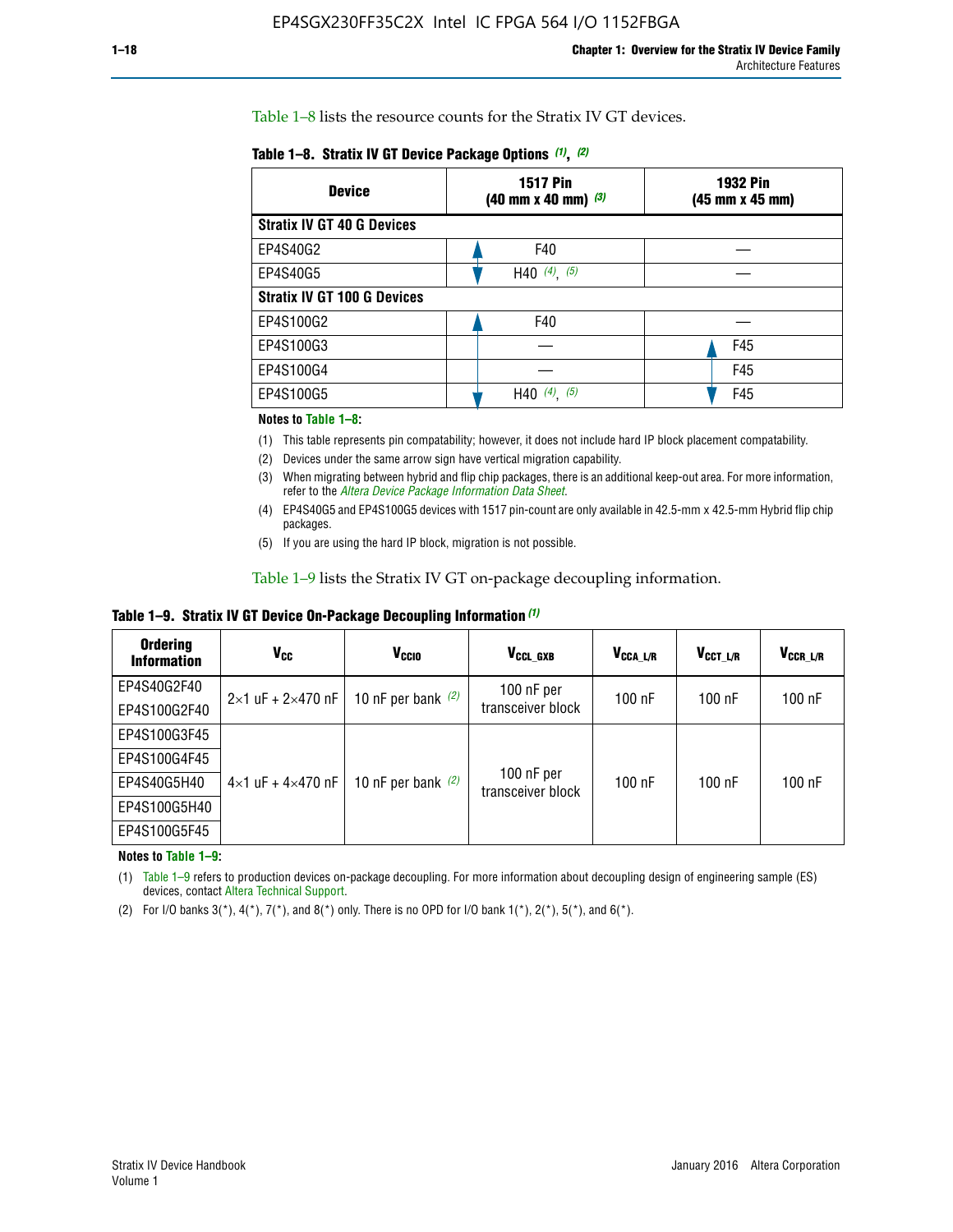# **Integrated Software Platform**

The Quartus II software provides an integrated environment for HDL and schematic design entry, compilation and logic synthesis, full simulation and advanced timing analysis, SignalTap II Logic Analyzer, and device configuration of Stratix IV designs. The Quartus II software provides the MegaWizard<sup> $M$ </sup> Plug-In Manager user interface to generate different functional blocks, such as memory, PLL, and digital signal processing logic. For transceivers, the Quartus II software provides the ALTGX MegaWizard Plug-In Manager interface that guides you through configuration of the transceiver based on your application requirements.

The Stratix IV GX and GT transceivers allow you to implement low-power and reliable high-speed serial interface applications with its fully reconfigurable hardware, optimal signal integrity, and integrated Quartus II software platform.

For more information about the QuarJanuary2016tus II software features, refer to the *[Quartus II Handbook](http://www.altera.com/literature/lit-qts.jsp)*.

# **Ordering Information**

This section describes the Stratix IV E, GT, and GX devices ordering information. Figure 1–4 shows the ordering codes for Stratix IV GX and E devices.



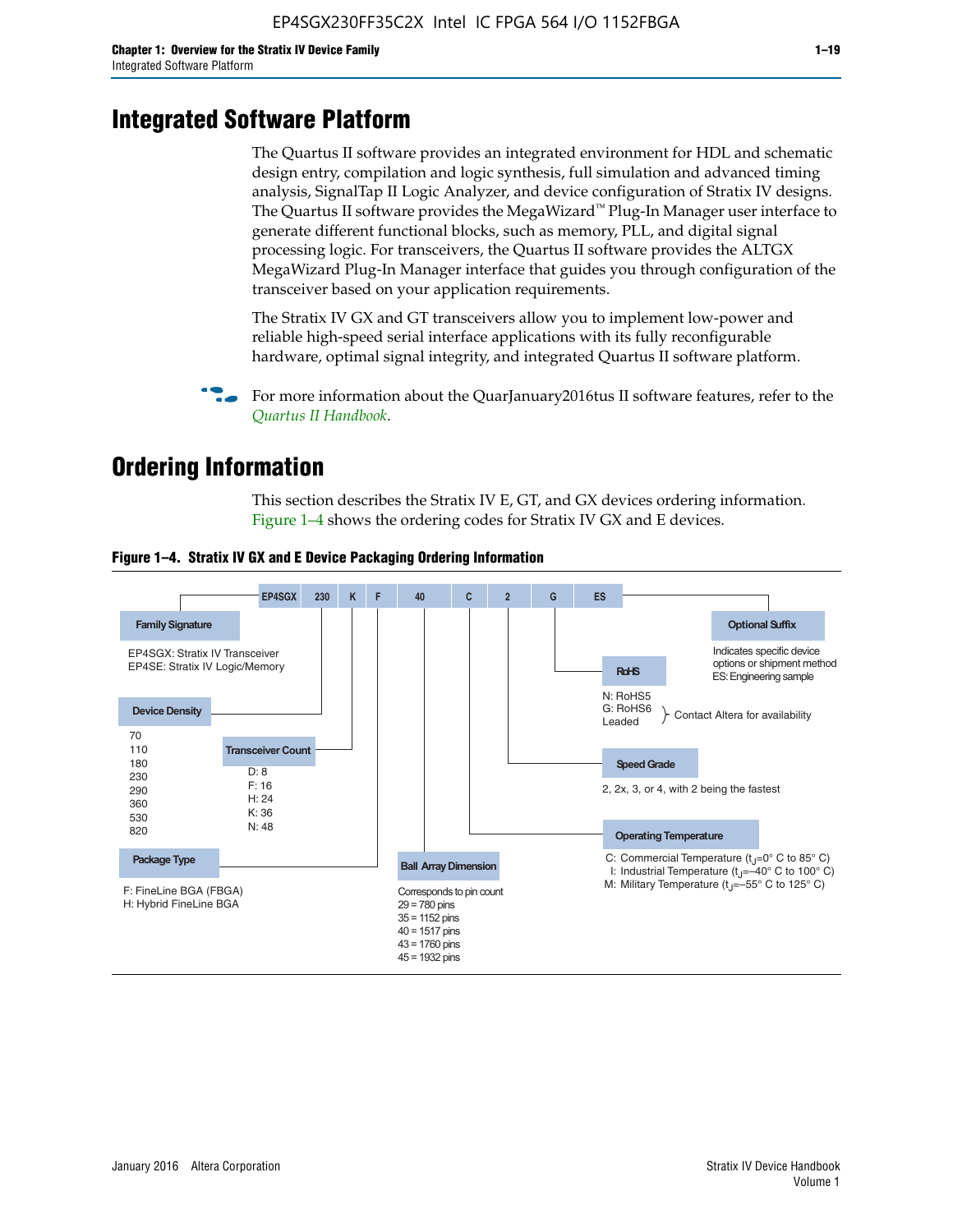Figure 1–5 shows the ordering codes for Stratix IV GT devices.





# **Document Revision History**

Table 1–10 lists the revision history for this chapter.

| Table 1–10. Document Revision History (Part 1 of 2) |  |  |  |  |  |
|-----------------------------------------------------|--|--|--|--|--|
|-----------------------------------------------------|--|--|--|--|--|

| <b>Date</b>       | Version | <b>Changes</b>                                         |
|-------------------|---------|--------------------------------------------------------|
| January 2016      | 3.5     | <b>Updated Figure 1–4 with new RoHS information</b>    |
| September 2012    | 3.4     | ■ Updated Table 1–1 to close FB $#30986$ .             |
|                   |         | Updated Table 1–2 and Table 1–5 to close FB $#31127$ . |
| June 2011         | 3.3     | Added military temperature to Figure 1–4.              |
| February 2011     |         | ■ Updated Table 1–7 and Table 1–8.                     |
|                   | 3.2     | $\blacksquare$ Applied new template.                   |
|                   |         | Minor text edits.                                      |
| <b>March 2010</b> |         | <b>Updated Table 1–1, Table 1–2, and Table 1–7.</b>    |
|                   | 3.1     | ■ Updated Figure $1-3$ .                               |
|                   |         | ■ Updated the "Stratix IV GT Devices" section.         |
|                   |         | Added two new references to the Introduction section.  |
|                   |         | Minor text edits.                                      |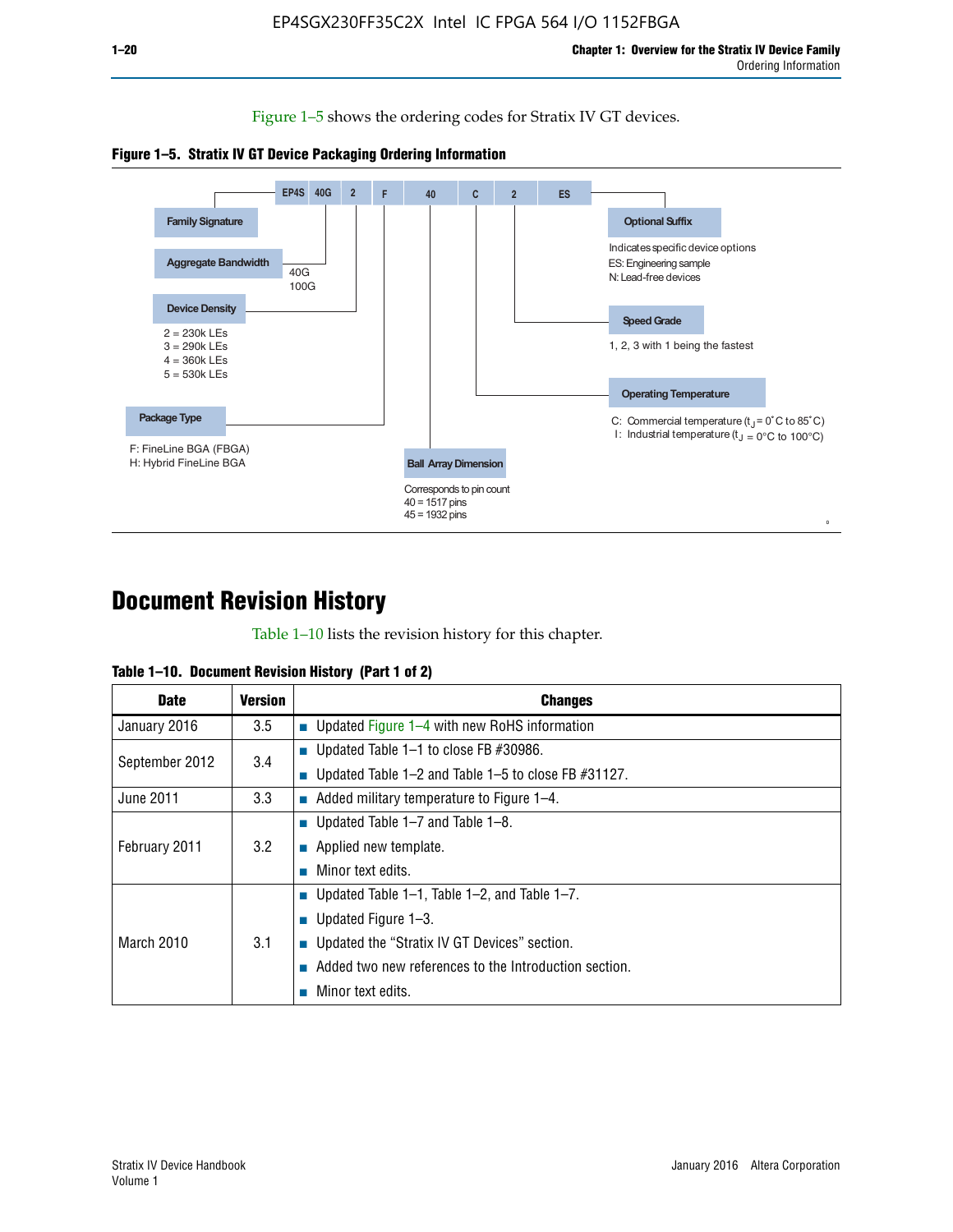#### **Table 1–10. Document Revision History (Part 2 of 2)**

| <b>Date</b>      | <b>Version</b> | <b>Changes</b>                                                                                                                                                                                                                                                                    |  |  |
|------------------|----------------|-----------------------------------------------------------------------------------------------------------------------------------------------------------------------------------------------------------------------------------------------------------------------------------|--|--|
|                  |                | ■ Updated the "Stratix IV Device Family Overview", "Feature Summary", "Stratix IV GT<br>Devices", "High-Speed Transceiver Features", "FPGA Fabric and I/O Features", "Highest<br>Aggregate Data Bandwidth", "System Integration", and "Integrated Software Platform"<br>sections. |  |  |
| November 2009    | 3.0            | $\blacksquare$ Added Table 1-3, Table 1-6, and Table 1-9.                                                                                                                                                                                                                         |  |  |
|                  |                | $\blacksquare$ Updated Table 1-1, Table 1-2, Table 1-4, Table 1-5, Table 1-7, and Table 1-8.                                                                                                                                                                                      |  |  |
|                  |                | ■ Updated Figure 1–3, Figure 1–4, and Figure 1–5.                                                                                                                                                                                                                                 |  |  |
|                  |                | $\blacksquare$ Minor text edits.                                                                                                                                                                                                                                                  |  |  |
|                  | 2.4            | $\blacksquare$ Updated Table 1-1.                                                                                                                                                                                                                                                 |  |  |
| <b>June 2009</b> |                | Minor text edits.                                                                                                                                                                                                                                                                 |  |  |
|                  |                | $\blacksquare$ Added Table 1–5, Table 1–6, and Figure 1–3.                                                                                                                                                                                                                        |  |  |
|                  |                | <b>Updated Figure 1-5.</b>                                                                                                                                                                                                                                                        |  |  |
| April 2009       | 2.3            | Updated Table $1-1$ , Table $1-2$ , Table $1-3$ , and Table $1-4$ .                                                                                                                                                                                                               |  |  |
|                  |                | ■ Updated "Introduction", "Feature Summary", "Stratix IV GX Devices", "Stratix IV GT<br>Devices", "Architecture Features", and "FPGA Fabric and I/O Features"                                                                                                                     |  |  |
|                  | 2.2            | ■ Updated "Feature Summary", "Stratix IV GX Devices", "Stratix IV E Device", "Stratix IV<br>GT Devices", "Signal Integrity"                                                                                                                                                       |  |  |
| March 2009       |                | Removed Tables 1-5 and 1-6                                                                                                                                                                                                                                                        |  |  |
|                  |                | $\blacksquare$ Updated Figure 1-4                                                                                                                                                                                                                                                 |  |  |
|                  |                | ■ Updated "Introduction", "Feature Summary", "Stratix IV Device Diagnostic Features",<br>"Signal Integrity", "Clock Networks", "High-Speed Differential I/O with DPA and Soft-<br>CDR", "System Integration", and "Ordering Information" sections.                                |  |  |
|                  |                | Added "Stratix IV GT 100G Devices" and "Stratix IV GT 100G Transceiver Bandwidth"<br>sections.                                                                                                                                                                                    |  |  |
| March 2009       | 2.1            | ■ Updated Table 1–1, Table 1–2, Table 1–3, and Table 1–4.                                                                                                                                                                                                                         |  |  |
|                  |                | $\blacksquare$ Added Table 1–5 and Table 1–6.                                                                                                                                                                                                                                     |  |  |
|                  |                | ■ Updated Figure 1–3 and Figure 1–4.                                                                                                                                                                                                                                              |  |  |
|                  |                | $\blacksquare$ Added Figure 1-5.                                                                                                                                                                                                                                                  |  |  |
|                  |                | Removed "Referenced Documents" section.                                                                                                                                                                                                                                           |  |  |
|                  |                | ■ Updated "Feature Summary" on page 1-1.                                                                                                                                                                                                                                          |  |  |
| November 2008    |                | ■ Updated "Stratix IV Device Diagnostic Features" on page 1-7.                                                                                                                                                                                                                    |  |  |
|                  | 2.0            | Updated "FPGA Fabric and I/O Features" on page 1-8.                                                                                                                                                                                                                               |  |  |
|                  |                | $\blacksquare$ Updated Table 1-1.                                                                                                                                                                                                                                                 |  |  |
|                  |                | Updated Table 1-2.                                                                                                                                                                                                                                                                |  |  |
|                  |                | Updated "Table 1-5 shows the total number of transceivers available in the Stratix IV GT<br>Device." on page 1-15.                                                                                                                                                                |  |  |
| <b>July 2008</b> | 1.1            | Revised "Introduction".                                                                                                                                                                                                                                                           |  |  |
| May 2008         | 1.0            | Initial release.                                                                                                                                                                                                                                                                  |  |  |